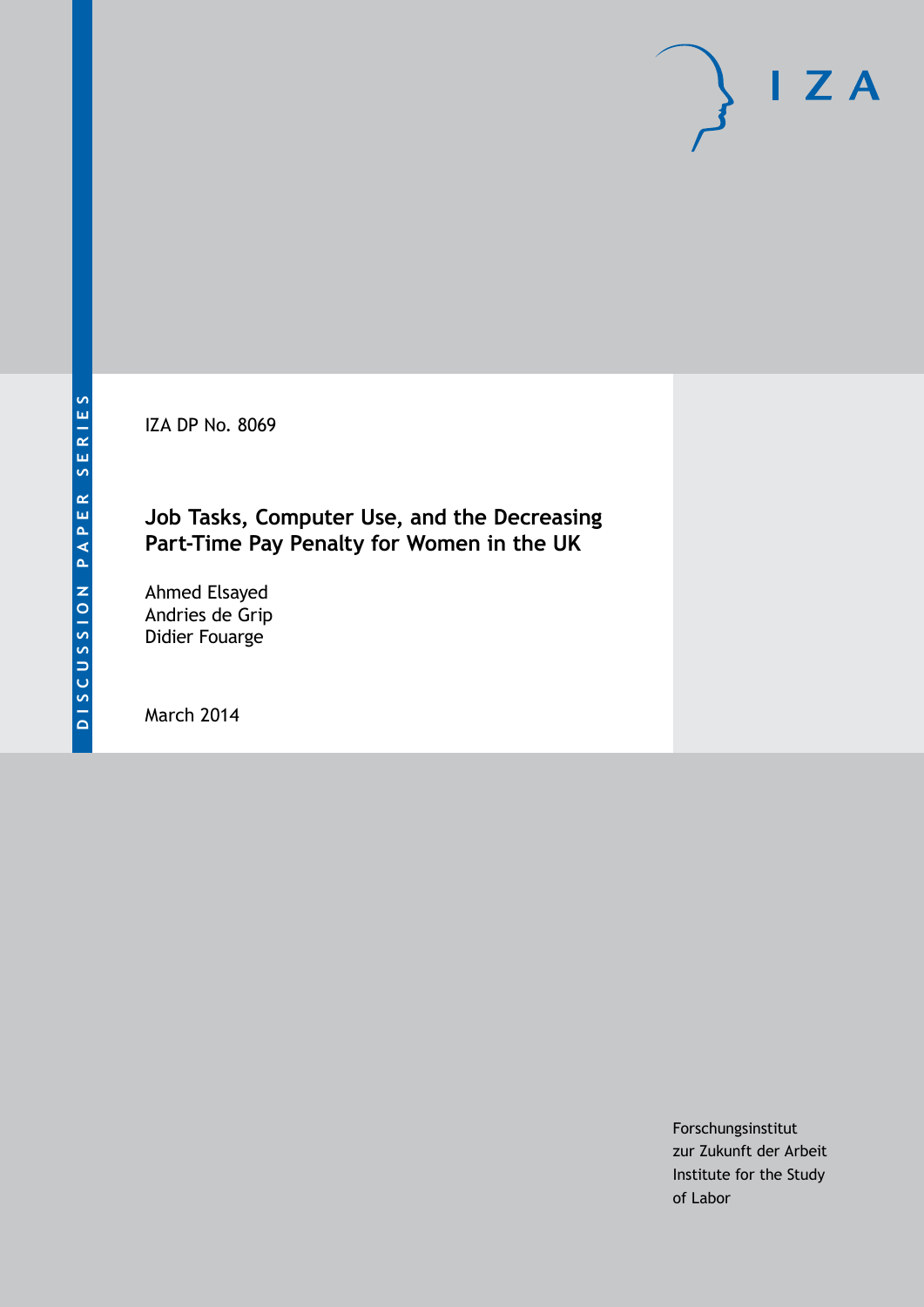# **Job Tasks, Computer Use, and the Decreasing Part-Time Pay Penalty for Women in the UK**

# **Ahmed Elsayed**

*ROA, Maastricht University and IZA*

# **Andries de Grip**

*ROA, Maastricht University and IZA*

# **Didier Fouarge**

*ROA, Maastricht University*

Discussion Paper No. 8069 March 2014

IZA

P.O. Box 7240 53072 Bonn **Germany** 

Phone: +49-228-3894-0 Fax: +49-228-3894-180 E-mail: [iza@iza.org](mailto:iza@iza.org)

Any opinions expressed here are those of the author(s) and not those of IZA. Research published in this series may include views on policy, but the institute itself takes no institutional policy positions. The IZA research network is committed to the IZA Guiding Principles of Research Integrity.

The Institute for the Study of Labor (IZA) in Bonn is a local and virtual international research center and a place of communication between science, politics and business. IZA is an independent nonprofit organization supported by Deutsche Post Foundation. The center is associated with the University of Bonn and offers a stimulating research environment through its international network, workshops and conferences, data service, project support, research visits and doctoral program. IZA engages in (i) original and internationally competitive research in all fields of labor economics, (ii) development of policy concepts, and (iii) dissemination of research results and concepts to the interested public.

<span id="page-1-0"></span>IZA Discussion Papers often represent preliminary work and are circulated to encourage discussion. Citation of such a paper should account for its provisional character. A revised version may be available directly from the author.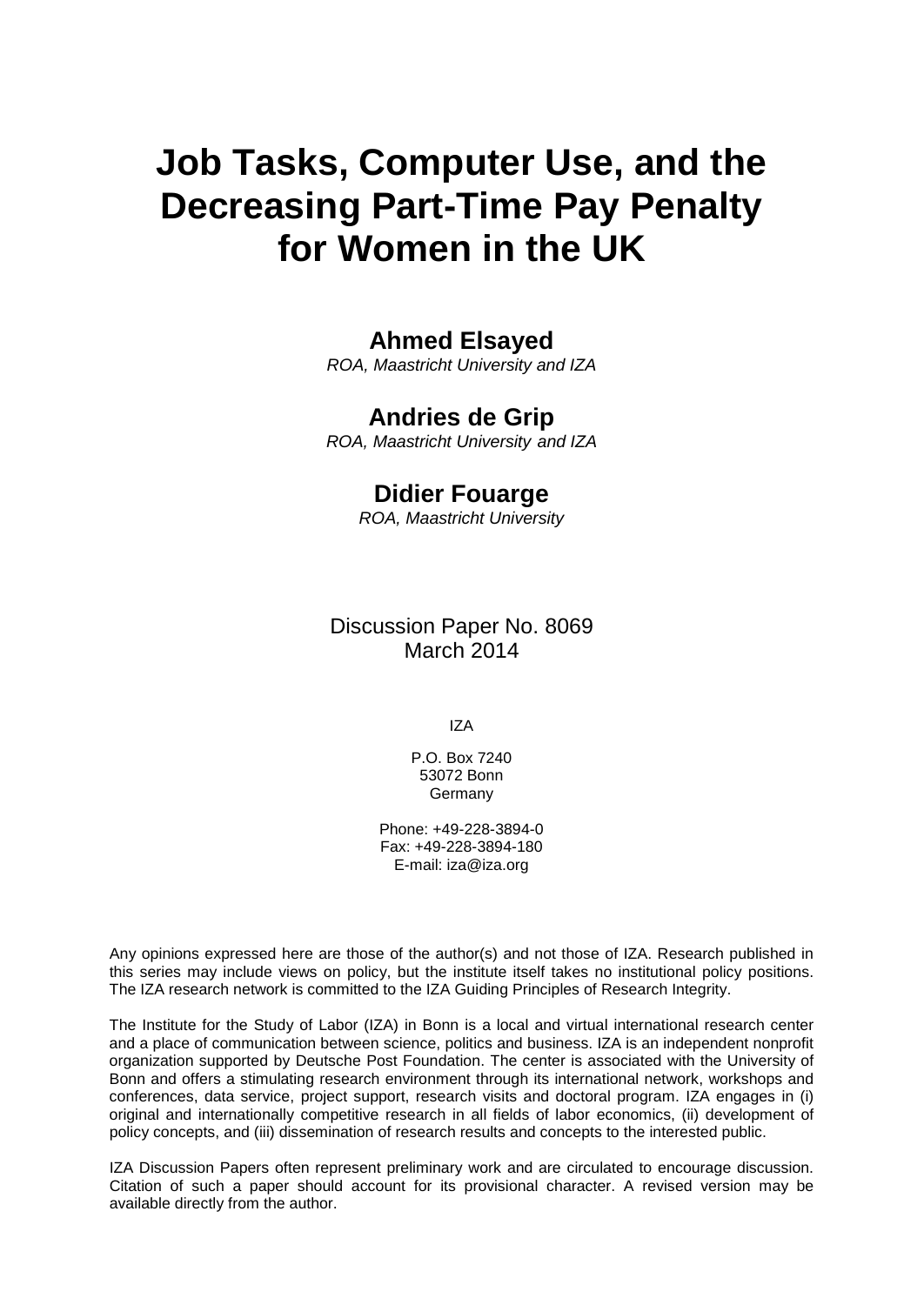IZA Discussion Paper No. 8069 March 2014

# **ABSTRACT**

# **Job Tasks, Computer Use, and the Decreasing Part-Time Pay Penalty for Women in the UK[\\*](#page-1-0)**

Using data from the UK Skills Surveys, we show that the part-time pay penalty for female workers within low- and medium-skilled occupations decreased significantly over the period 1997-2006. The convergence in computer use between part-time and full-time workers within these occupations explains a large share of the decrease in the part-time pay penalty. However, the lower part-time pay penalty is also related to lower wage returns to reading and writing which are performed more intensively by full-time workers. Conversely, the increasing returns to influencing has increased the part-time pay penalty despite the convergence in the influencing task input between part-time and full-time workers. The relative changes in the input and prices of computer use and job tasks together explain more than 50 percent of the decrease in the part-time pay penalty.

JEL Classification: J24, J31

Keywords: part-time work, pay penalty, job tasks, computer use

Corresponding author:

Ahmed Elsayed ROA, Maastricht University Tongersestraat 53 6211LM Maastricht The Netherlands E-mail: [a.mohamed@maastrichtuniversity.nl](mailto:a.mohamed@maastrichtuniversity.nl)

We acknowledge the comments and suggestions of Francis Green, Daniel Hamermesh, Annemarie Künn-Nelen, Maria Zumbuhl, the participants at the DUHR seminar meeting at Maastricht University, the annual INSCOPE Research for Innovation workshop at the University of Twente, the conference "Cognitive and Non-Cognitive Skills over the Life Cycle" at Maastricht University, the international conference "Inequalities, Skills, and Globalization" in Lille, France and the second international BIBB/IAB workshop T.A.S.K.S. 2 in Bonn, Germany.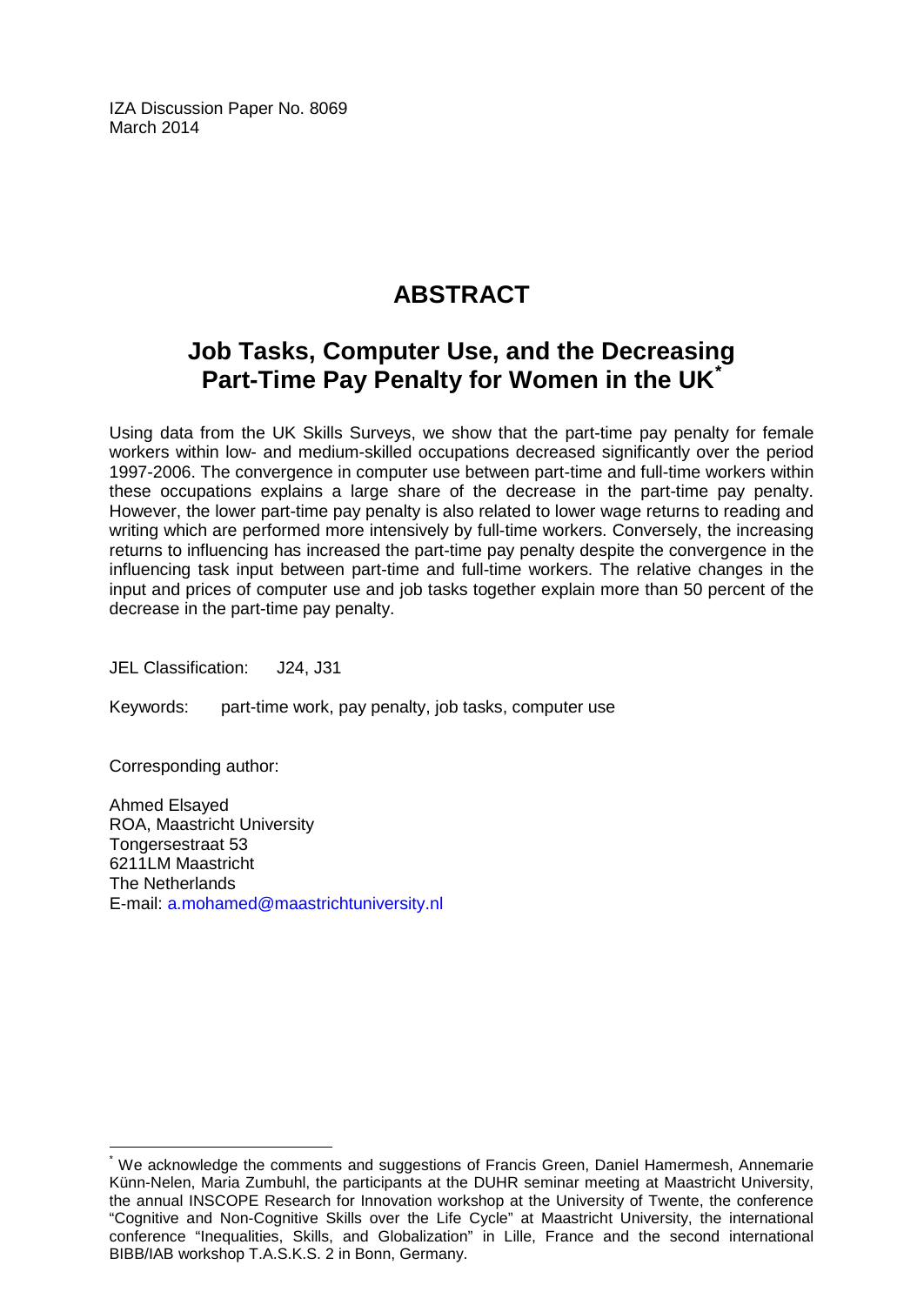#### **I. Introduction**

There is a growing body of economic literature that uses a task-based approach to investigate recent changes in gender wage inequality, as well as gender differences in job tasks (e.g. Black and Spitz-Oener 2010; Lindley 2012). The task-based approach has the advantage of providing direct measures of job tasks at the individual level. It can, therefore, be used to give a comprehensive characterization of changes in job content both across and within occupations, and to investigate the implication of these changes for the gender earnings gap. However, previous studies that used a task-based approach ignore that in several advanced countries a large share of the female labour force works on a part-time basis (Booth and van Ours 2013). Various studies investigated pay differences between part-time and full-time workers (e.g. Hirsch 2005; Manning and Petrongolo 2008; Mumford and Smith 2009; Connolly and Gregory 2010), but none of these studies has considered the effect of relative changes in part-time workers' computer use and job tasks on the part-time pay penalty (PTPP). We might expect that technical change driven by the continuously declining price of IT could have increased part-time workers' computer use to a level similar to that of full-time workers. This could have resulted in a relative increase in non-routine job task inputs for parttime workers and a related decrease in the PTPP. Moreover, changes in wage returns to specific job tasks which are characteristic for part-time or full-time workers could provide an explanation for the decrease in the PTPP.

Although our data do not allow for causal claims, this paper is the first to use a taskbased approach to document recent changes in the PTPP. We use data on employed women from the UK Skills Surveys of 1997 and 2006 to study relative shifts in the input of computer use and job tasks between part-time and full-time workers. In addition, we investigate the extent to which shifts in computer use and job tasks could explain changes in the PTPP. We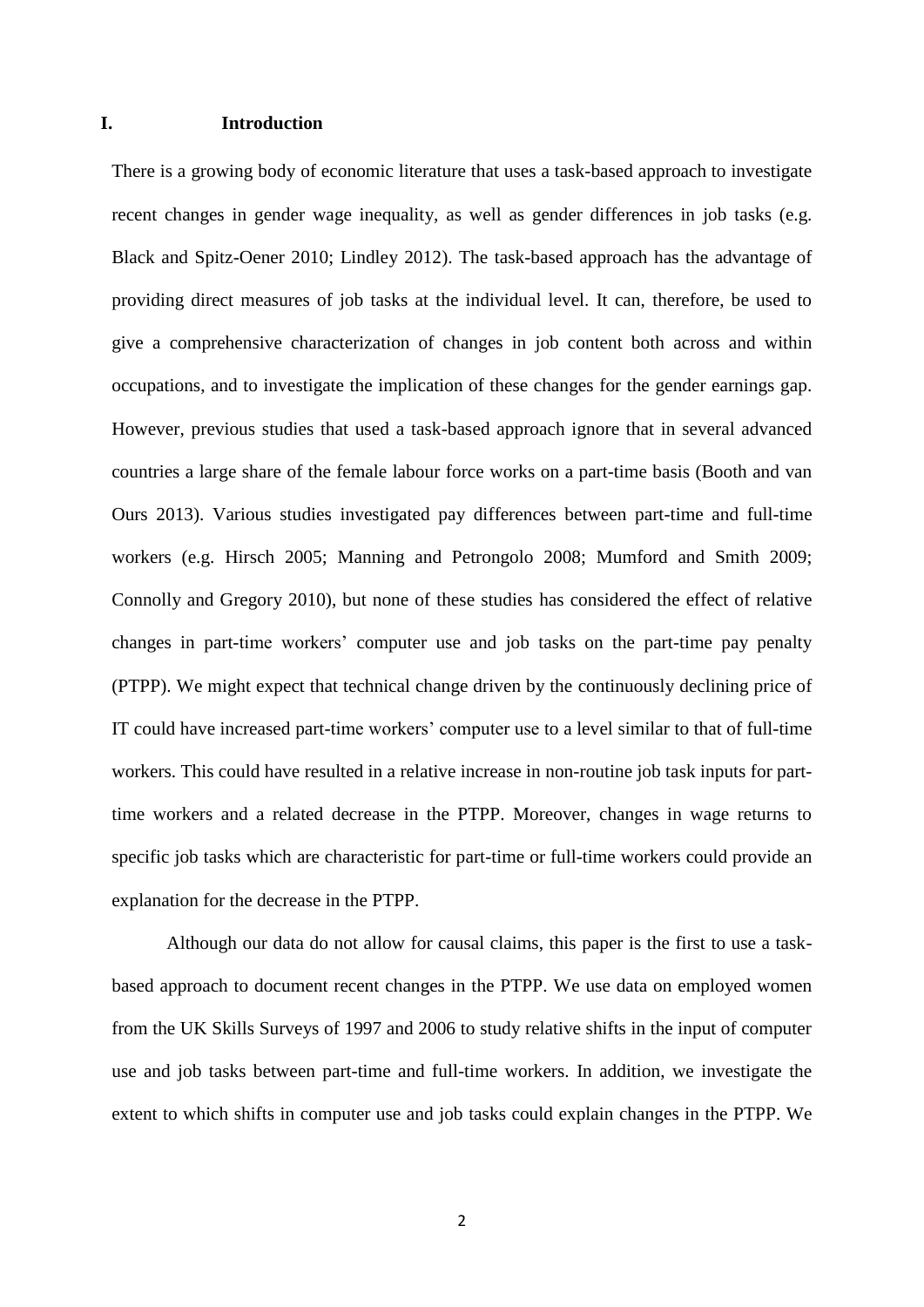limit this analysis to workers in low- and medium-skilled occupations.<sup>1</sup> We do this because in the UK part-time workers hardly sort into high-skilled occupations (Manning and Petrongolo 2008). In high-skill occupations part-time workers are small in numbers and have human capital characteristics and job task profiles which are close to those of full-time workers. In such occupations part-time workers usually work as highly-specialized agency workers who get remunerated at a higher hourly rate than regular workers (Manning and Petrongolo 2008).

Our empirical analyses show that there has been a decrease in the PTPP over the period 1997-2006 for female workers in the low- and medium-skilled occupations in the UK. This decrease has been accompanied by a convergence in computer use, self-planning, and influencing tasks between part-time and full-time workers. 2 This convergence has taken place mainly within occupations and was not due to changes in occupational segregation between part-time and full-time workers. Particularly, the convergence in computer use explains a substantial part of the decrease in the PTPP. Moreover, the change in the PTPP is also affected by changes in wage returns to job tasks performed more intensively by full-timers. While the decreasing wage returns to reading and writing have decreased the PTPP, the increasing wage returns to influencing (i.e. managerial tasks) have increased the PTPP despite the convergence in the input of influencing between part-time and full-time workers. We find that relative changes in the input and prices of computer use and job tasks explain together more than 50 percent of the wage convergence between part-time and full-time workers in low- and medium-skilled occupations.

The remainder of the paper is structured as follows. The next section discusses the related literature. Section 3 describes the data and the variables used. Section 4 documents the relative changes in wages, computer use and job tasks between part-time and full-time

**.** 

 $<sup>1</sup>$  We show, however, descriptive statistics for workers in high-skilled occupations.</sup>

 $2$  The convergence in these job tasks is in line with the findings of Gallie and Zhou (2011) who showed improvement in the educational level as well as training attainments for the UK female part-time relative to male full-time workers over the period 1992-2006.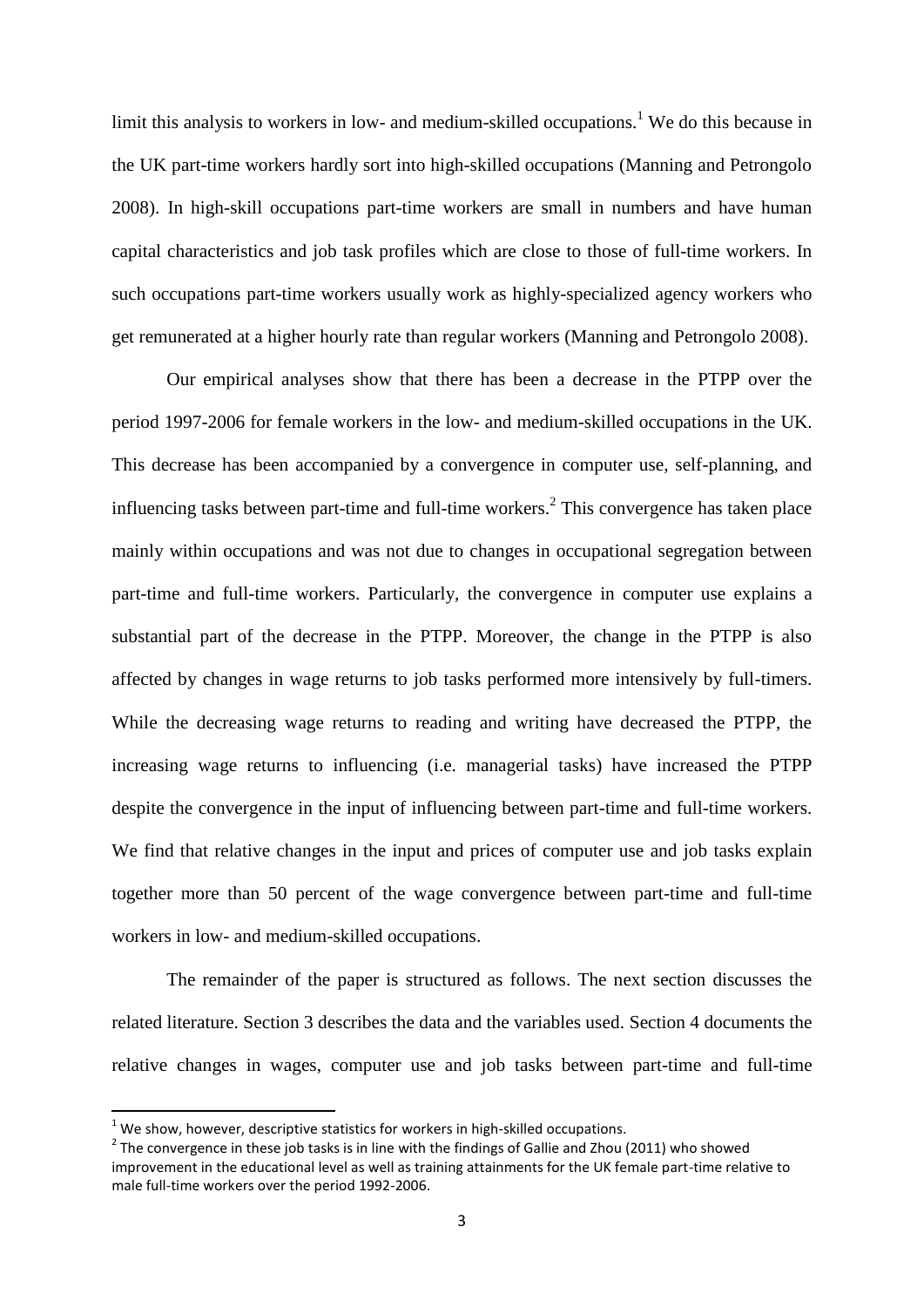workers. Section 5 uses the Oaxaca-Ransom decomposition approach to investigate whether the changes in the PTPP, computer use, and job tasks take place within or across occupations. Section 6 investigates to what extent relative changes in computer use and job tasks explain the changes in the PTPP using the decomposition approach by Juhn, Murphy, and Pierce (1991). Finally, Section 7 summarizes the findings and concludes.

### **II. Related literature**

In this paper we build on the growing literature that emphasizes the relevance of changes in job tasks as well as the literature on the PTPP. Among others, Acemoglou (1998), Autor et al. (2003), Garicano and Rossi-Hansberg (2006), Spitz-Oener (2006), and Snower and Görlich (2013) have used a task-based framework to study the impact of technological and organizational changes on skill demands and wage inequality. A major advantage of this taskbased framework is the ability to analyse changes not only across but also within occupations. Black and Spitz-Oener (2010) used a task-based framework to investigate the implications of task polarisation for the job content of women in Germany. They showed that during the 1970s and the 1980s there was a concentration of women in occupations characterized by intensive routine tasks, and subsequently women experienced larger reductions in routine tasks than men. This led to greater job polarisation for women. Lindley (2012) studied the gender difference in the shifts in skill demands in the UK and showed that women lost out from technical change between 1997 and 2006 due to their lower math and literacy skills, as well as other skills required to undertake the tasks that are affected by technical change, particularly in highly-computerised industries like finance and manufacturing. However, these studies were all limited to full-time workers.

Among the female labour force in the UK, about 40 percent are employed on parttime basis (Manning and Petrongolo 2008; Paull 2008). Part-time workers are traditionally characterized by relatively low levels of general and specific skills, restricted opportunities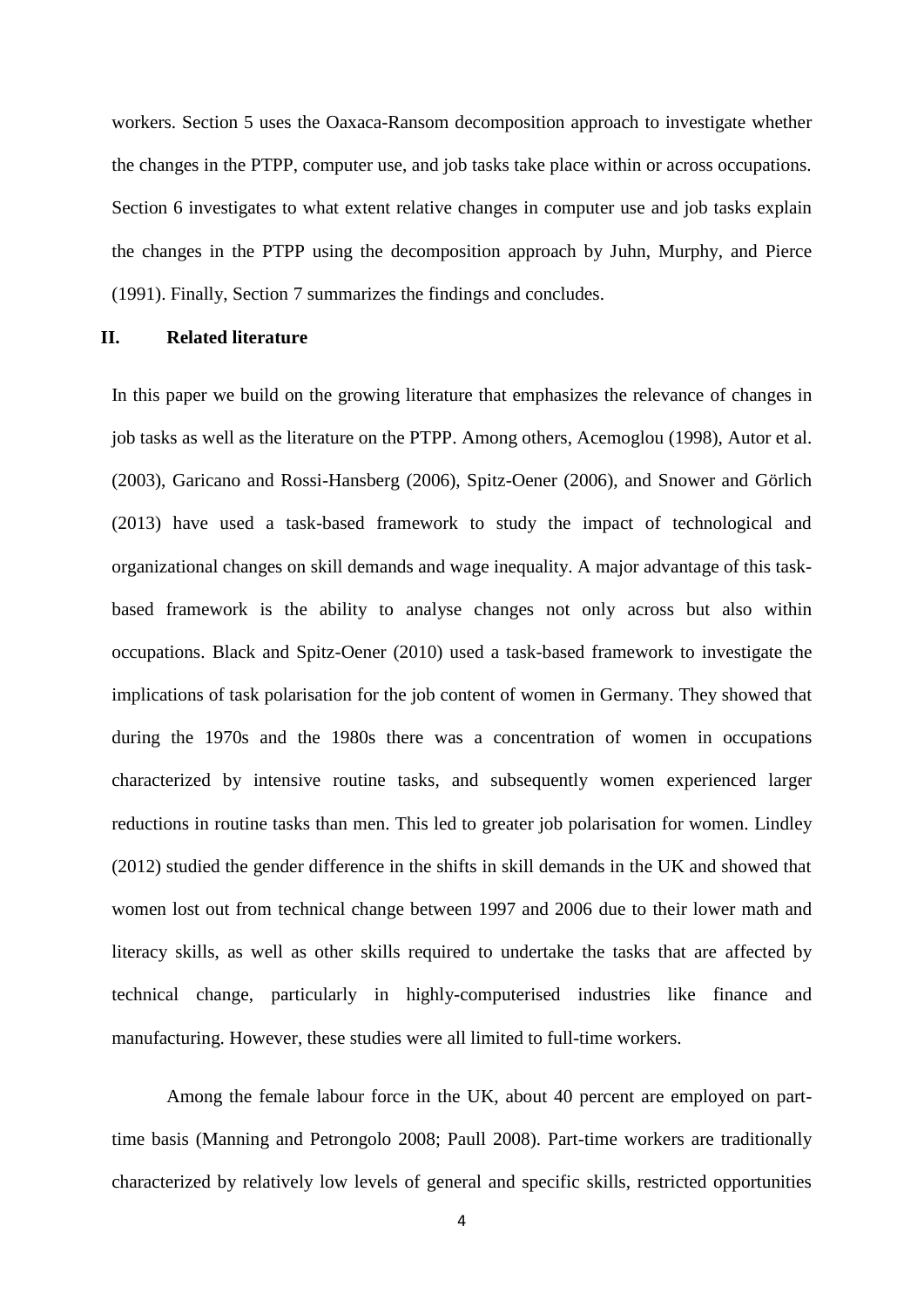for skill improvement, and poor career prospects (e.g. Gallie et al.1998; Gallie and Zhou 2011). Despite the recent improvement in the educational level as well as training participation of British part-time female workers compared to full-time male workers (Gallie and Zhou 2011), a transition to part-time work is still often accompanied by occupational downgrading (Connolly and Gregory 2008). The skill disadvantage of part-time compared to full-time workers is associated with a lower hourly wages for part-timers relative to fulltimers (Hirsch 2005). The literature on the PTPP extensively shows that being employed parttime results in a wage disadvantage (Ermisch and Wright 1993). Manning and Petrongolo (2008) showed that taking account of occupational segregation explains the PTPP to a large extent but not fully. There are, however, hardly any studies which investigate the impact of the differences in job content between part-time and full-time workers on the PTPP. One exception is the study by Hirsch (2005) who showed that the wage gap between part-time and full-time workers in the US could to a large extent be attributed to differences in job tasks between the two groups. The author used the O\*NET data which provides detailed descriptions of occupations. He showed that part-timers have generally less verbal, mathematical, and problem solving tasks than full-timers and that the inclusion of information on job characteristics could partly explain the PTPP. However, as the O\*NET data assign identical values to part-time and full-time workers in the same occupation, Hirsch (2005) could not disentangle the impact of occupational segregation on the PTPP from that of individual job tasks. Moreover, the relative change over time in computer use and job tasks of part-time workers and the associated change in the PTPP have not yet been addressed in the literature.

### **III. Data and descriptive statistics**

For our analyses, we use data on female workers aged 20 to 60 years old from the 1997 and 2006 waves of the UK Skills Surveys. The UK Skills Surveys are repeated surveys that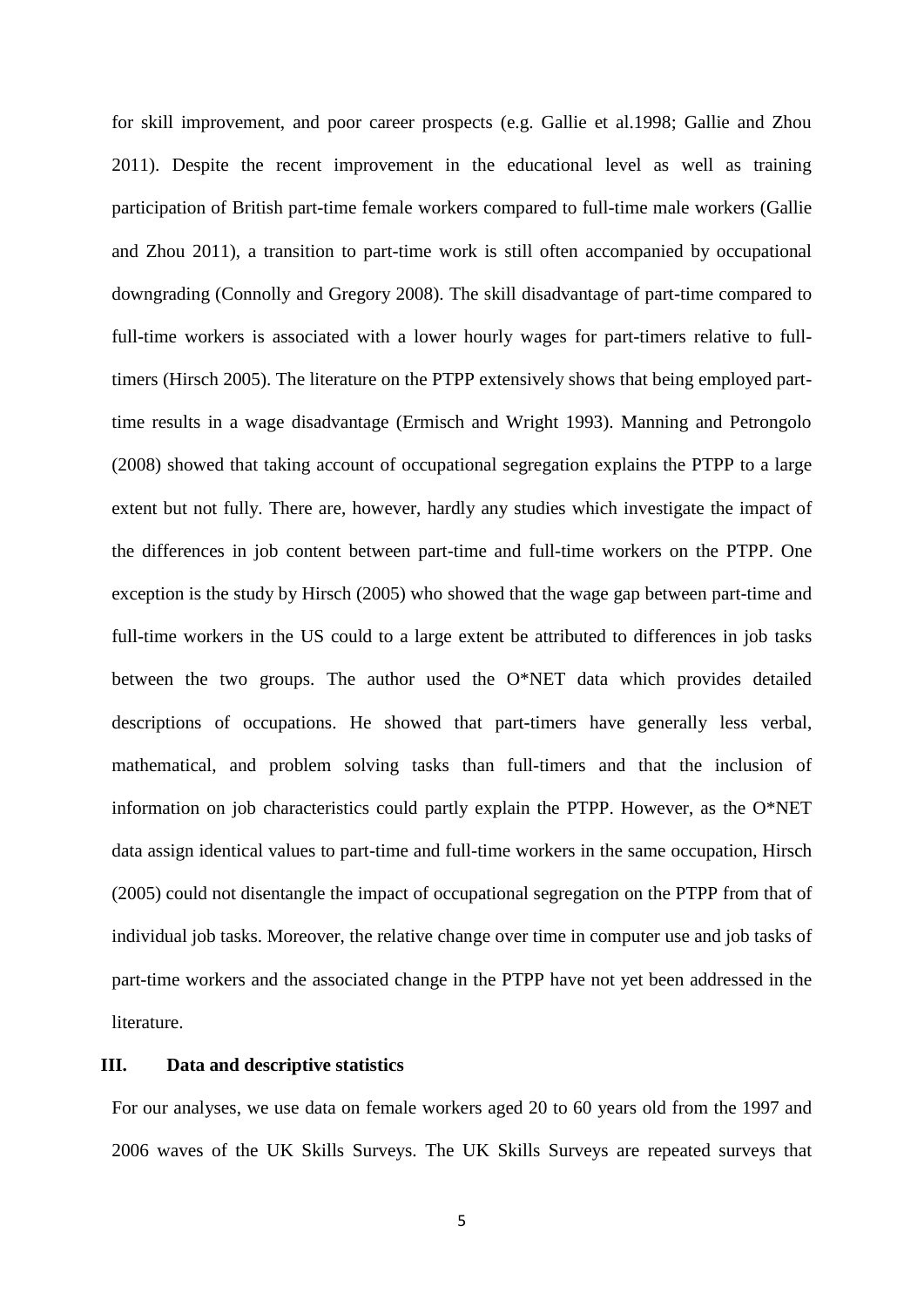contain cross-sectional data on employment conditions, general skills, wages, as well as occupation, industry, and firm size. More importantly, the surveys contain detailed information on workers' computer use and job tasks. We exclude self-employed workers and use a consistent sample of cases with full information on demographics, job tasks, human capital, occupations, and wages  $(N=3,782)$ .<sup>3</sup> Following Manning and Petrongolo (2008), we use the self-reported part-time status as our measure of part-time employment.<sup>4</sup> In our analysis we compare the shifts in wages, computer use, and job tasks between part-time and full-time workers. A worker's wage is assessed by the self-reported gross hourly wage. In case of not being directly quoted, this variable is calculated from the gross usual weekly pay divided by the weekly hours of work.

We use two measures of computerisation. The first measure is a dummy variable that takes the value 1 if the worker uses a computer at work, and 0 otherwise. As a second measure for computerisation, we take the complexity of computer use. Computer users were asked to indicate the level of their computer use on a four-point scale (using several examples to explain the various levels). Just like Green (2012), we aggregated the lowest two levels to capture "low-level" computer use (e.g. email use, word processing, and their equivalents), and the upper two levels to capture "high-level" computer use (e.g. using statistical packages, programming, and their equivalents). The reference group is those who do not use computers at all (Green 2012).

Autor et al. (2003) have introduced the distinction between routine and non-routine tasks to study how computerisation substitutes for workers in performing routine tasks while it complements workers in performing non-routine tasks. However, the way job tasks are

 $\overline{\phantom{a}}$ 

 $3$  Replicating the analyses without sample restrictions gives similar pattern of results.

 $4$  The subjective measure of part-time employment is closest to the legal definition of part-time employment (Manning and Petrongolo 2008). However, when we replicate our analysis using a commonly used measure of part-time employment based on working for less than 30 hours per week (e.g. Connolly and Gregory 2008; 2009; Mumford and Smith 2009 ), we get similar results.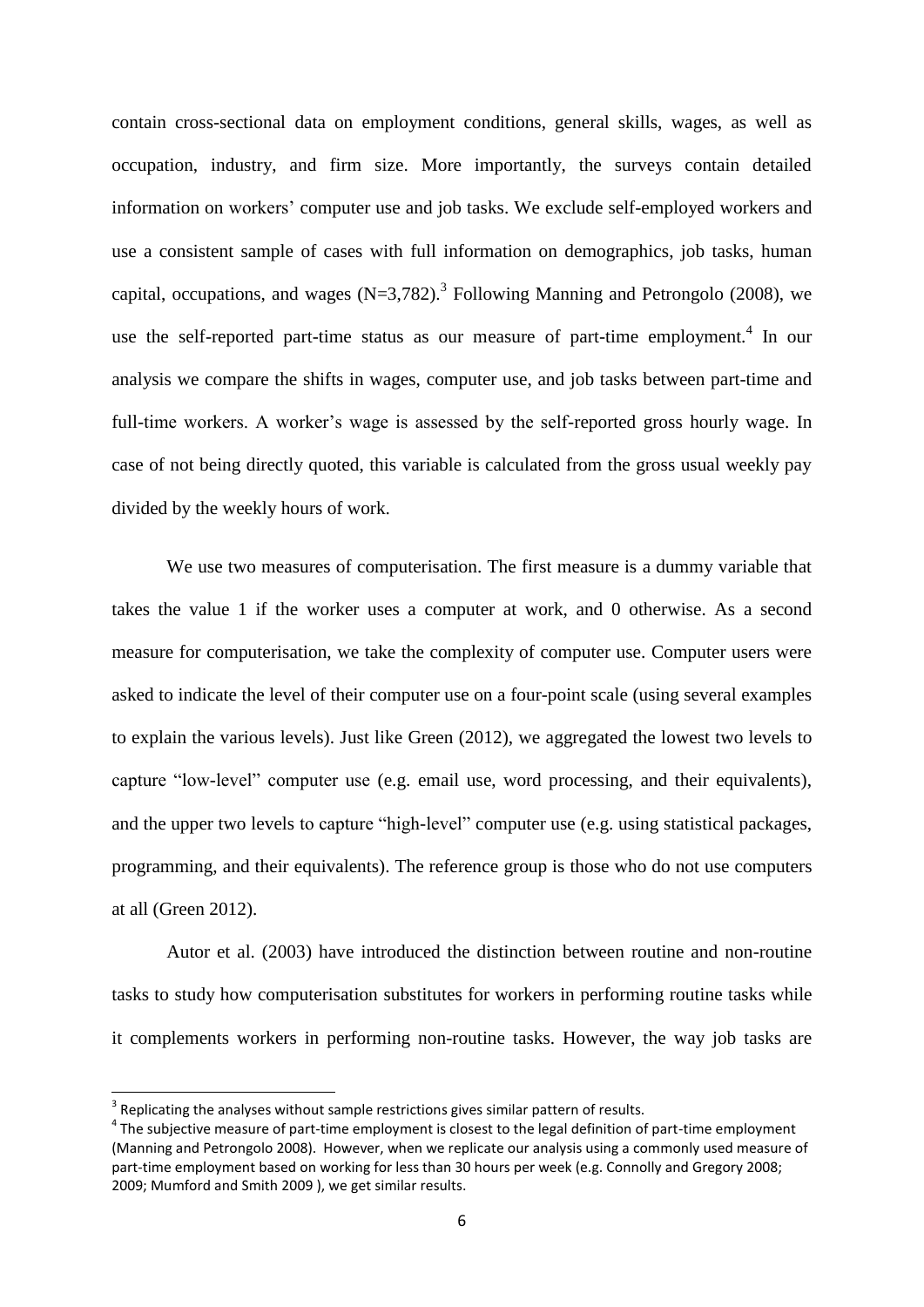addressed in the UK Skills Surveys makes it difficult to make such a distinction between routine and non-routine tasks (Green 2012). Job tasks in the UK skills surveys are measured through a detailed list of questions in which respondents are asked to indicate the importance of every single task on a five-point scale ranging from "essential," to "not at all important/does not apply". We follow Green (2012) and group the 32 job tasks distinguished in the UK Skills Surveys into eight generic tasks: reading and writing, math, external communication, influencing (i.e. managerial tasks), self-planning, problem solving, physical tasks, and checking. We then calculate average scores from the responses to the eight items.<sup>5</sup> Details on the underlying job tasks are listed in Table A1 in the appendix.

As part-time workers are less likely to sort into high-skilled occupations (Manning and Petrongolo 2008), we divide the sample into (1) low- and medium-skilled occupations and (2) high-skilled occupations. We use the occupational classification by Elias and Mcknight (2001) as a basis for this division (See Table A2 in the appendix). The high-skilled occupations are the level 4 occupations. All other occupations (level 1-level 3) are referred to as the low- and medium-skilled occupations. Table 1 shows the difference in wages, computer use, and job tasks as well as other relevant variables between part-time and fulltime workers. The table shows that there is a significant PTPP in the low- and mediumskilled occupations. However, there is a part-time pay premium in the high-skilled occupations. At both occupational-skill levels, full-timers score significantly higher than parttimers in all tasks, with the exception of physical tasks. However, the difference in job tasks between part-time and full-time workers in the low- and medium-skilled occupations is more pronounced than the difference in the high-skilled occupations. The table also shows that

**.** 

<sup>&</sup>lt;sup>5</sup> Despite the difficulty to classify all eight categories of tasks into clear-cut routine vs. non-routine groups, Green (2012) states that it is fairly clear that some of these categories can be safely classified as "non-routine" (e.g. Influencing, and self-planning). However, it is hard to identify *a priori* which tasks are "routine."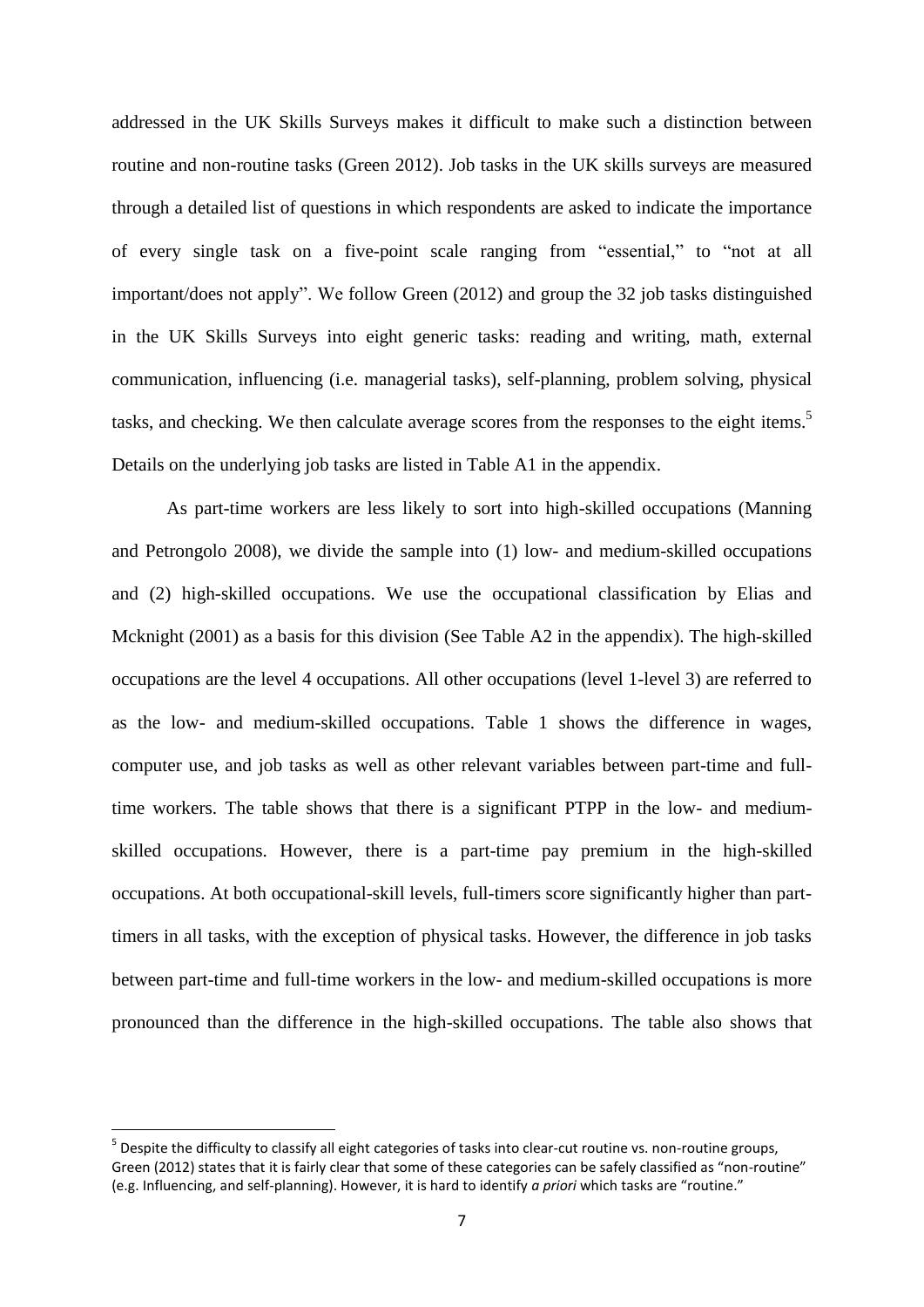part-time workers are generally older, less educated, and less trained than full-time workers. In addition, they are more likely to be married and have children.

Table 2 shows the levels and changes in wages, job tasks, and other relevant variables between 1997-2006 for part-time and full-time workers in both the low- and medium-skilled occupations and the high-skilled occupations. In the low- and medium-skilled occupations, the table shows convergence between part-time and full-time workers in wages, computer use (particularly low level computer use), and various job tasks such as problem solving, selfplanning, and influencing. In the high-skilled occupations there are no significant differences in the relative changes in wages, computer use, and job tasks of part-time and full-time workers. However, the few observations of part-time workers in the high-skilled occupations makes it difficult to reach conclusive findings regarding relative changes in wages and job tasks. Therefore, we limit our further analyses to the low- and medium-skilled occupations.

### **IV. The convergence in wages, computer use, and job tasks**

To estimate changes in the PTPP and changes in job tasks between part-time and full-time workers over the period 1997-2006, we use the following two equations:

$$
W_i = \alpha + \beta_1 PT_i + \beta_2 Y 2006_i + \beta_3 [PT_i * Y 2006_i] + \beta_4 X_i + \varepsilon_i \tag{1}
$$

$$
T_i = \varphi + \gamma_1 PT_i + \gamma_2 Y 2006_i + \gamma_3 [PT_i * Y 2006_i] + \gamma_4 X_i + e_i \tag{2}
$$

where  $W_i$  is the worker's log wage and  $T_i$  is the level of a specific task input. *PT* is a dummy variable that takes the value 1 if the worker is a part-timer, and 0 otherwise. *Y2006* is a dummy variable that takes the value 1 if the observation comes from the year 2006, and 0 otherwise. The interaction term between *PT* and *Y2006* is our measure of the change in the PTPP in equation (1) and the change in job task levels between part-time and full-time workers in equation (2).  $X_i$  is a set of control variables that includes worker's age, age squared, marital status, number of children, level of education, training participation, work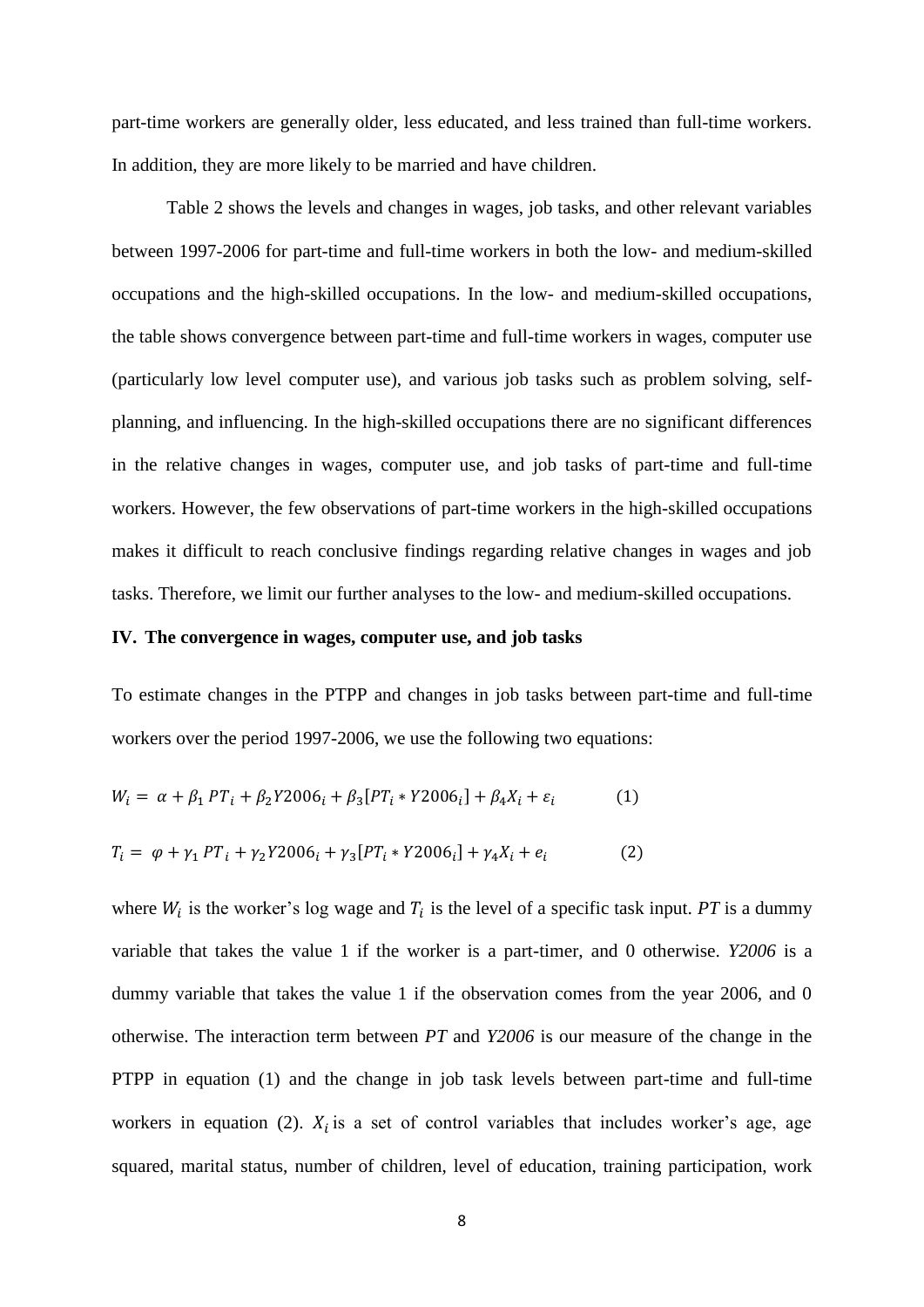experience, work experience squared, industry sector and occupational dummies.  $\varepsilon_i$  and  $e_i$ are error terms.

Table 3 shows the coefficient estimates of the change in the PTPP in the low- and medium-skilled occupations. Columns 1 and 2 show the estimates without and with controls, respectively. The table shows that there has been a significant convergence in wages between part-time and full-time workers in the low- and medium-skill occupations. The PTPP in these occupations decreased by about 8 percentage points (7 percentage points in the model with controls) between 1997 and 2006. 6

Table 4 shows the coefficient estimates for the change in computer use and task inputs in low- and medium-skilled occupations. Controlling for all relevant controls, the table clearly shows that the importance of all job tasks is generally lower for part-time workers.<sup>7</sup> However, there has been a convergence in computer use, self-planning, and influencing tasks. To better identify the source of convergence in computer use we divided computer use into low computer use (Column 2) and high computer use (Column 3). In both estimates, the reference group is composed of workers who do not use computers in their job. The table shows that part-time workers' increase in computer use is driven by the increase in low-level computing tasks.<sup>8</sup>

 6 There could be a selection bias associated with the endogeneity of the decision to work on part-time basis (Manning and Petrongolo 2008). We have therefore also estimated the model after controlling for selection using standard Heckman sample selection correction techniques. Following Ermisch and Wright (1993) and Manning and Petrongolo (2008) we use the number of children and marital status as our exclusion restrictions. The model gives qualitatively similar results to the OLS model (see Table A3 in the appendix). For an extensive discussion on the endogeneity problem of part-time employment, see Fernández-Kranz and Rodríguez-Planas (2011).

 $<sup>7</sup>$  The descriptive statistics presented in Table 1 showed that physical tasks are more important for part-time</sup> workers. However, after including the controls the pattern changes.

 $^8$  Similar results are obtained when estimating an ordered probit model to explain the changes in the level of computer use.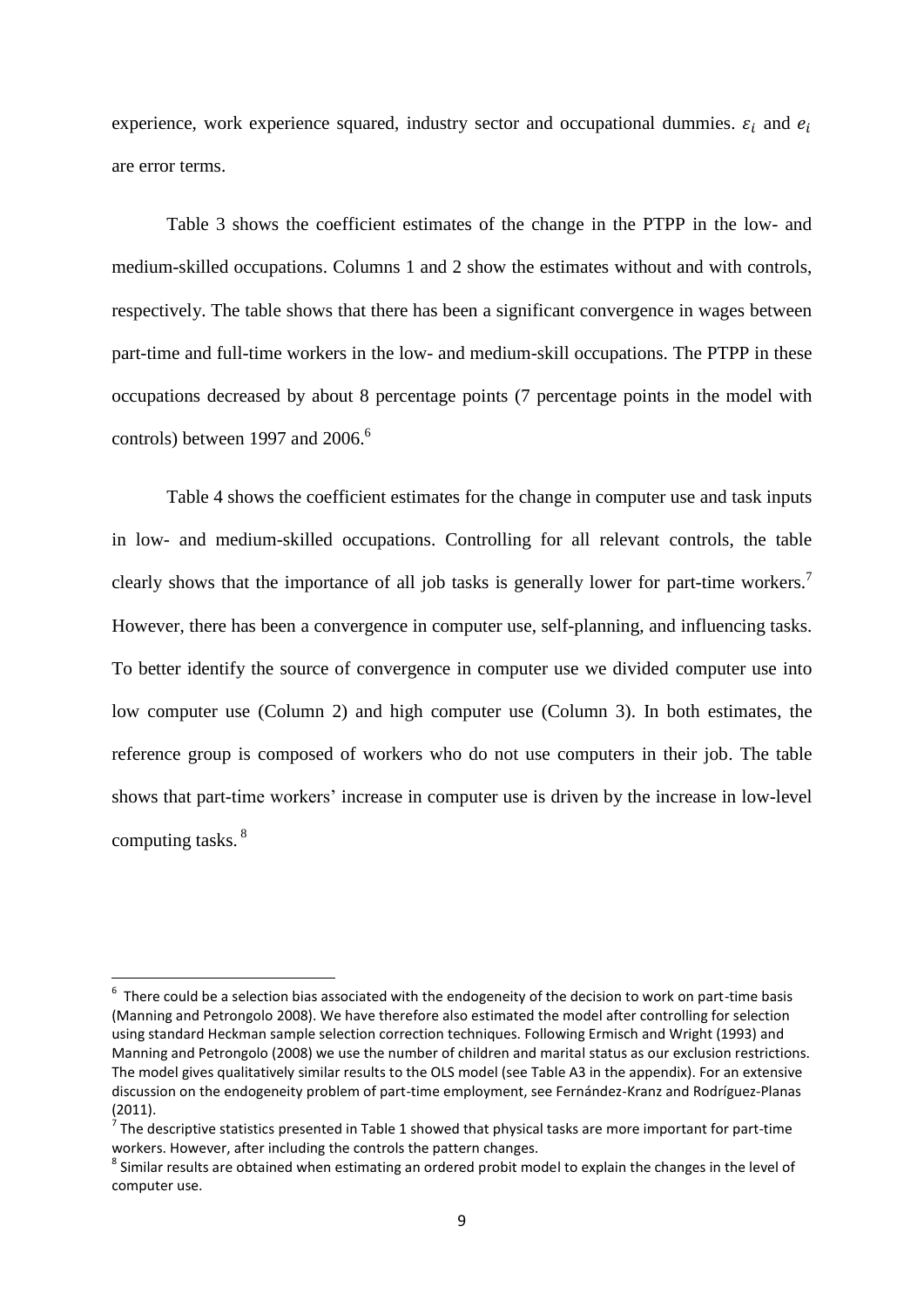#### **V. The source of convergence in wages, computer use, and job tasks**

Recent literature on the PTPP has shown that occupational segregation explains a large share of the PTPP (e.g. Connolly and Gregory 2008; Manning and Petrongolo 2008). As part-time workers sort into relatively low-skilled occupations, which pay lower hourly wages, they earn less than full-timers (Manning and Petrongolo 2008). To check to what extent changes in occupational segregation could have explained the decrease in the PTPP in the low- and medium-skilled occupations, we decompose the relative changes in wages into changes that are due to changes in average wages within occupations (i.e. how much of the difference can be explained by the possibility that part-time and full-time workers experience different wage changes within occupations) and those that are due to occupational shifts in the employment of part-time and full-time workers across occupations. For this purpose, we use the Oaxaca-Ransom (1994) decomposition approach to apportion the change in the mean of wages over time for part-time and full-time workers. The decomposition of the mean shifts in wages between part-time and full-time workers is calculated as:

$$
(\overline{W}_{2006} - \overline{W}_{1997})_{FT} - (\overline{W}_{2006} - \overline{W}_{1997})_{PT} = [(J_{2006} - J_{1997})\hat{\lambda}^* + J_{2006}(\hat{\lambda}_{2006} - \hat{\lambda}^*) + (J_{1997})(\hat{\lambda}^* - \hat{\lambda}_{1997})]_{FT} - [(J_{2006} - J_{1997})\hat{\lambda}^* + J_{2006}(\hat{\lambda}_{2006} - \hat{\lambda}^*) + (J_{1997})(\hat{\lambda}^* - \hat{\lambda}_{1997})]_{PT}
$$
\n(3)

where  $\bar{W}_{tPT}$  and  $\bar{W}_{tFT}$  are the average wage in time period *t* for part-timers and full-timers, respectively.  $J_{2006}$  and  $J_{1997}$  are vectors containing occupational dummies and a constant term for the time periods 2006 and 1997, respectively.  $\hat{\lambda}_{2006}$  and  $\hat{\lambda}_{1997}$  are vectors with the slope parameters and the intercept for the time periods 2006 and 1997, respectively.  $\hat{\lambda}^*$  is the non-discriminatory coefficient vector. The terms  $[(J_{2006} - J_{1997})\hat{\lambda}^*]_{PT}$  and  $[(J_{2006} - J_{297})\hat{\lambda}^*]_{PT}$  $J_{1997}$ ) $\hat{\lambda}^*$ ]<sub>FT</sub> represent the part of the change in wages that is explained by occupational

1

 $9$  The non-discriminatory coefficient is calculated by weighting the least squares estimates from the individual earnings equations as follows:  $\hat{\lambda}^*=\varOmega \hat{\lambda}_{2006}+(1-\varOmega)\hat{\lambda}_{1997}$  where  $\varOmega=\left(\hat{J}_{2006}J_{2006}+\hat{J}_{1997}J_{1997}\right)^{-1}(\hat{J}_{2006}J_{2006})$  is the Oaxaca-Ransom weighting matrix.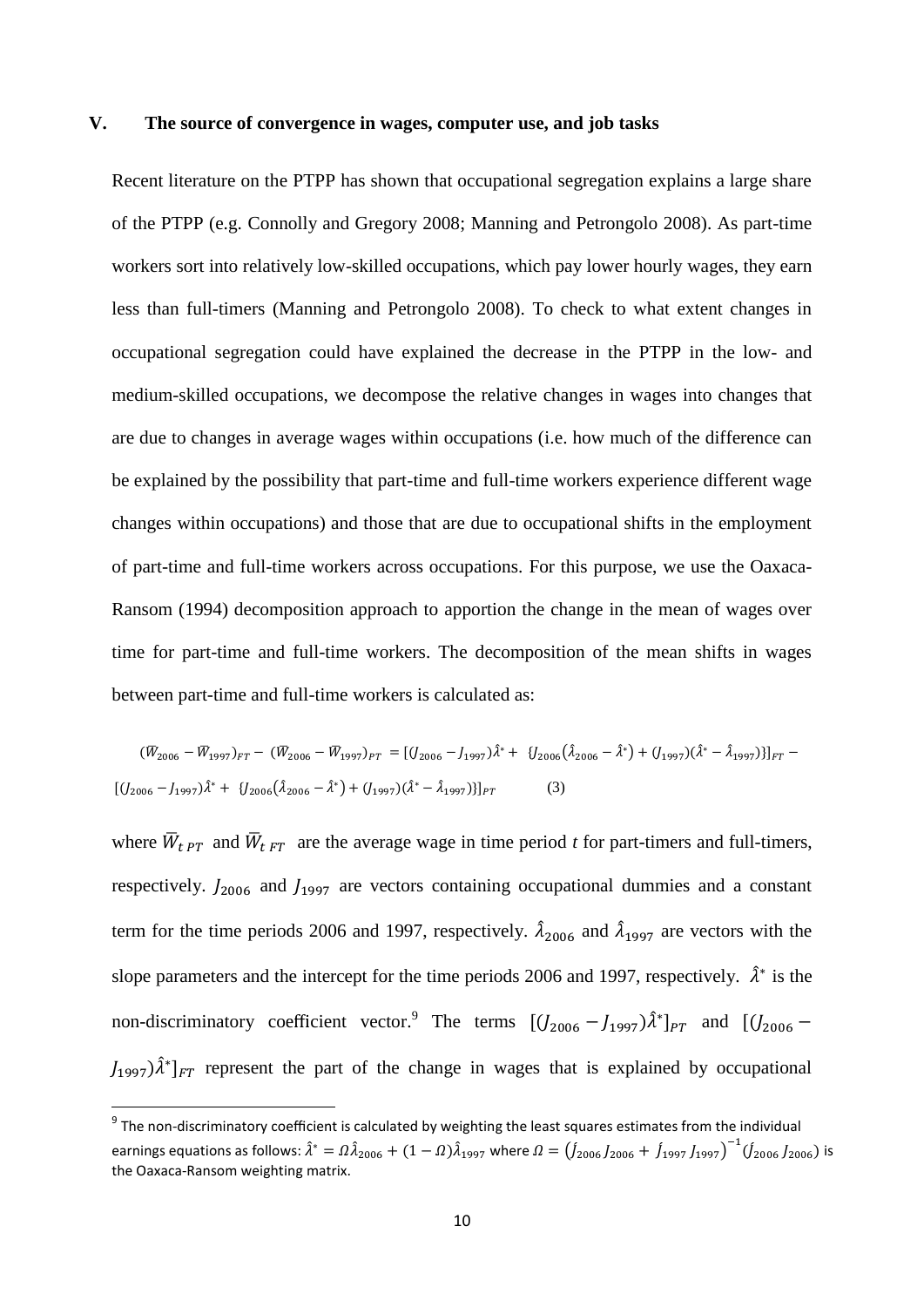changes (i.e. across occupational changes), for part-time and full-time workers, respectively. The terms  $[J_{2006}(\hat{\lambda}_{2006} - \hat{\lambda}^*) + (J_{1997})(\hat{\lambda}^* - \hat{\lambda}_{1997})]_{PT}$  and  $[J_{2006}(\hat{\lambda}_{2006} - \hat{\lambda}^*) +$  $((J_{97}) (\hat{\lambda}^* - \hat{\lambda}_{1997})]_{FT}$  are the portion of the change in wages that is unexplained by changes in occupations (within occupation changes) for part-time and full-time workers, respectively.

Table 5 summarizes the coefficients of the decomposition. The table shows that most of the relative improvement in the part-time pay takes place within occupations. About 81 percent [(0.063/0.078)\*100] of the change takes place within 2-digit occupations, and about 87 percent [(0.068/0.078)\*100] takes place within 3-digit occupations. This implies that a great deal of the decrease in the PTPP in low- and medium-skilled occupations over the period 1997-2006 is not due to changes in occupational segregation between part-time and full-time workers, but rather due to an improvement in the wages of part-timers compared to that of full-timers within occupations.

Similarly, the relative improvement in computer use and job tasks for part-time workers can be broken into two components: (1) changes in the task composition within occupations, (2) changes in the distribution of part-time and full-time workers across occupations. The technological change hypothesis predicts that changes in tasks take place within occupations due to changes in the production process (Black and Spitz-Oener 2010). To identify the source of the change in computer use and job tasks, we again use the Oaxaca-Ransom (1994) decomposition approach, replacing log wages in equation (3) by computer use and job tasks.

Table 6 shows the results of this decomposition. The first panel presents the results when we decompose changes in the part-time/full-time gap in computer use and job tasks to within and across 2-digit occupation changes. The second panel presents results when we look at changes within and across 3-digit occupations.  $10$  Columns (1) and (2) show the within

**.** 

 $^{10}$  Estimating the changes in the job tasks over industry dummies gives qualitatively similar results.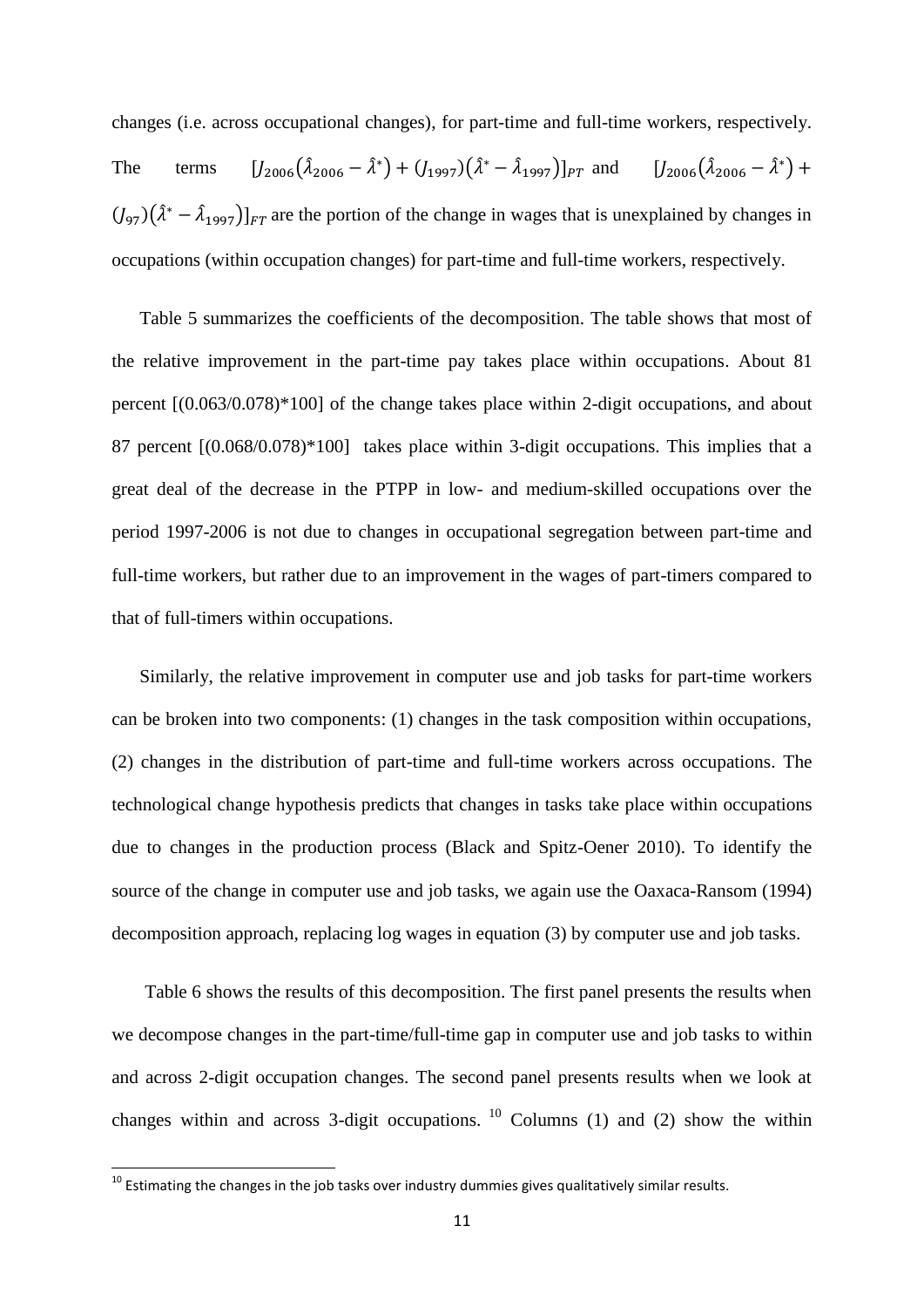occupation changes for full-time and part-time workers, respectively. Column (3) shows the relative change within occupations between part-time and full-time workers by subtracting the changes within occupations for part-time workers (Column 2) from the changes within occupations for full-time workers (Column 1). Columns (4) and (5) show the changes in task inputs that are due to changes in the distribution of employment across occupations for fulltime and part-time workers, respectively. Column (6) shows the relative change across occupations between part-time and full-time workers by subtracting the occupational changes of part-time workers (Column 4) from the occupational changes of full-time workers (Column 5). Column (7) shows the total change in the difference in tasks of part-time and full-time workers. The table shows that the largest changes come from task changes within occupations; particularly for part-time workers. This is consistent with the idea that technological changes have recently changed the task composition of part-time workers more than that of full-time workers.

# **VI. Do relative changes in computer use and job tasks explain the convergence of the PTPP?**

To estimate the extent to which convergence in computer use and job tasks between part-time and full-time workers explains the decrease in the PTPP, we use the decomposition approach by Juhn, Murphy, and Pierce  $(1991)$ .<sup>11</sup> The advantage of this decomposition technique over any other similar technique (e.g. Oaxaca-Ransom decomposition) is its ability to decompose the explained changes in the PTPP into changes that are due to relative task changes between part-time and full-time workers (changes in quantity), and changes that are

 $\overline{a}$ 

 $11$  To illustrate the relevance of the task-based approach in explaining the PTPP, we compare the PTPP remaining after controlling for job tasks to the PTPP that remains after accounting for occupational segregation. For this purpose, we estimate an earnings equation in which we regress log wage on a part-time dummy and insert job tasks, as an alternative to occupational dummies. As shown in Table A4 in the Appendix, job tasks relate to workers' wages and explain the PTPP almost equally well as do occupational dummies. The advantage of job tasks over occupational dummies, would be that when studying change over time, job tasks will not only capture changes across, but also within occupations.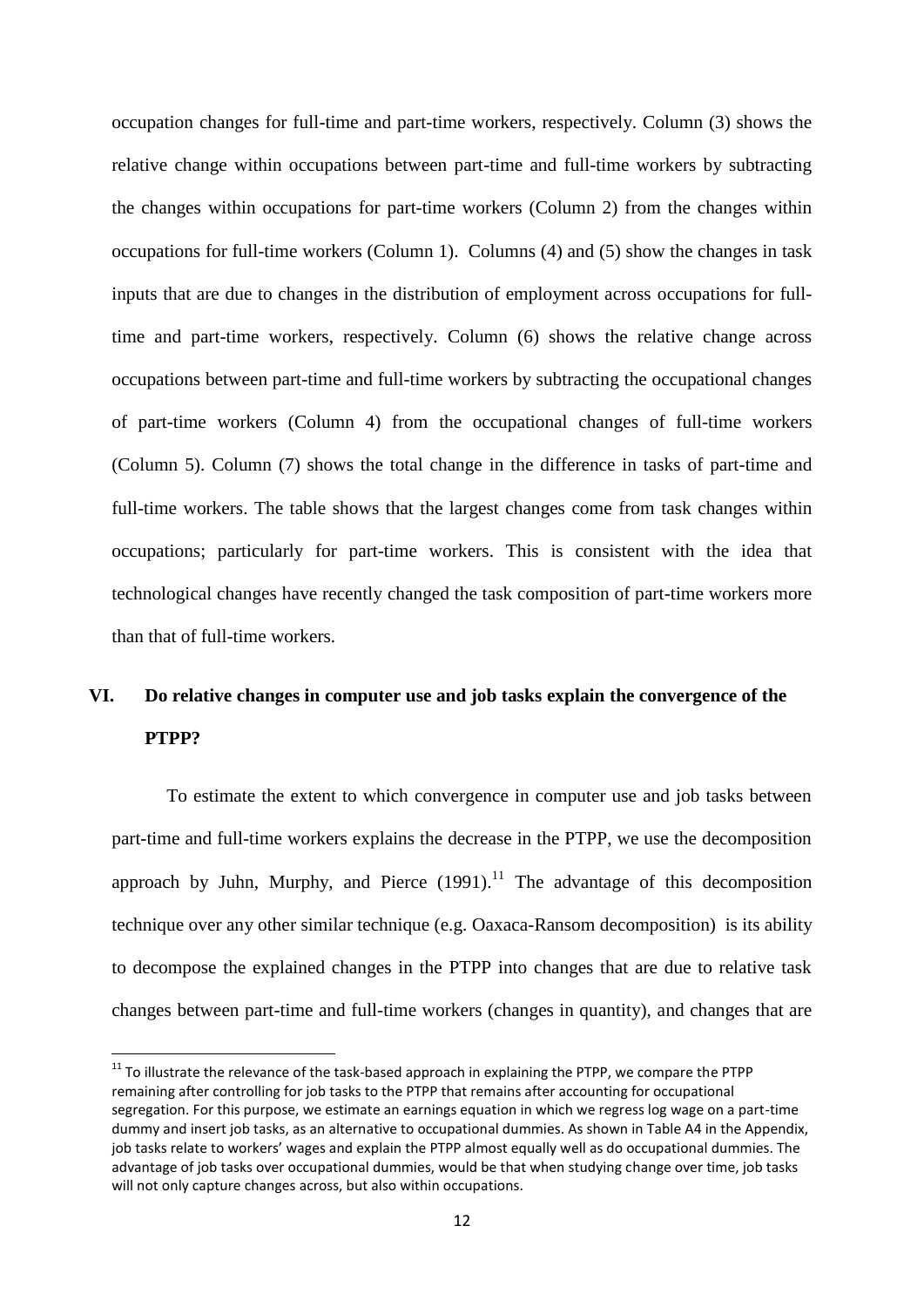due to shifts in the wage returns to tasks (changes in prices). This technique has been used widely in the literature to study changes in gender wage differentials (e.g. Blau and Kahn 1992, 1997, Gupta et al. 2006). The change in the PTPP can initially be written as:

$$
D_t \equiv \overline{W}_t^{FT} - \overline{W}_t^{PT} = (X_t^{FT} - X_t^{PT})\beta_t^{FT} + (\theta_t^{FT} - \theta_t^{PT})\,\sigma_t^{FT}
$$
(4)

where  $D_t$  is the difference in mean log wages  $(\overline{W}_t)$  in year *t* between full-time (FT) and part-time (PT) workers.  $X_t^{FT}$  and  $X_t^{PT}$  are vectors of mean computer use and job tasks in year *t* for full-time and part-time workers, respectively.  $\beta_t^{FT}$  is the OLS parameter estimates of computer use and job tasks at year *t* for full-time workers.  $\sigma_t^{FT}$  is the standard deviations of the residual of the wage equation of full-time workers.  $\theta_t^{FT}$  is the standardized residual of the full-time wage regression, with mean 0 and variance  $1.^{12}$   $\theta_t^{PT} = (\overline{W}_t^{FT} - X_t^{PT} \beta_t^{FT}) / \sigma_t$ , which reflects the wage a part-time worker would receive if her job tasks are rewarded at the same rate as a full-time worker's tasks are rewarded (deflated by the full-time worker's standardized residuals). Thus, the PTPP at a given point in time comprises an effect due to differences in observed tasks between part-time and full-time workers, weighted by the return received by full-time workers to these tasks, and an effect due to differences in the standardized residual, weighted by residual full-time inequality. Following the notation by Blau and Kahn (1992; 1994), the change in the PTPP can be rewritten as:

$$
D_{2006} - D_{1997} = (\Delta X_{2006} - \Delta X_{1997}) \beta_{1997}^{FT} + \Delta X_{2006} (\beta_{2006}^{FT} - \beta_{1997}^{FT}) + (\Delta \theta_{2006} - \Delta \theta_{1997}) \sigma_{2006}^{FT} + \Delta \theta_{2006} (\sigma_{2006}^{FT} - \sigma_{1997}^{FT})
$$
\n(5)

Where  $\Delta$  represents the difference between full-timers and part-timers in the mean of the variable following. The first and second terms of the right-hand side of the equation reflect the portion of the change that is explained by changes in computer use and job tasks. The first term is the observed change in quantity of tasks, which reflects changes in the PTPP that are due to observed changes in part-time/ full-time differences in the inputs of computer

**.** 

<sup>&</sup>lt;sup>12</sup> This means that  $\theta_t^{FT}=e_t^{FT}/\sigma_t^{FT}$  where  $e_t^{FT}$  is the residual from the wage equation of full-timers in year t.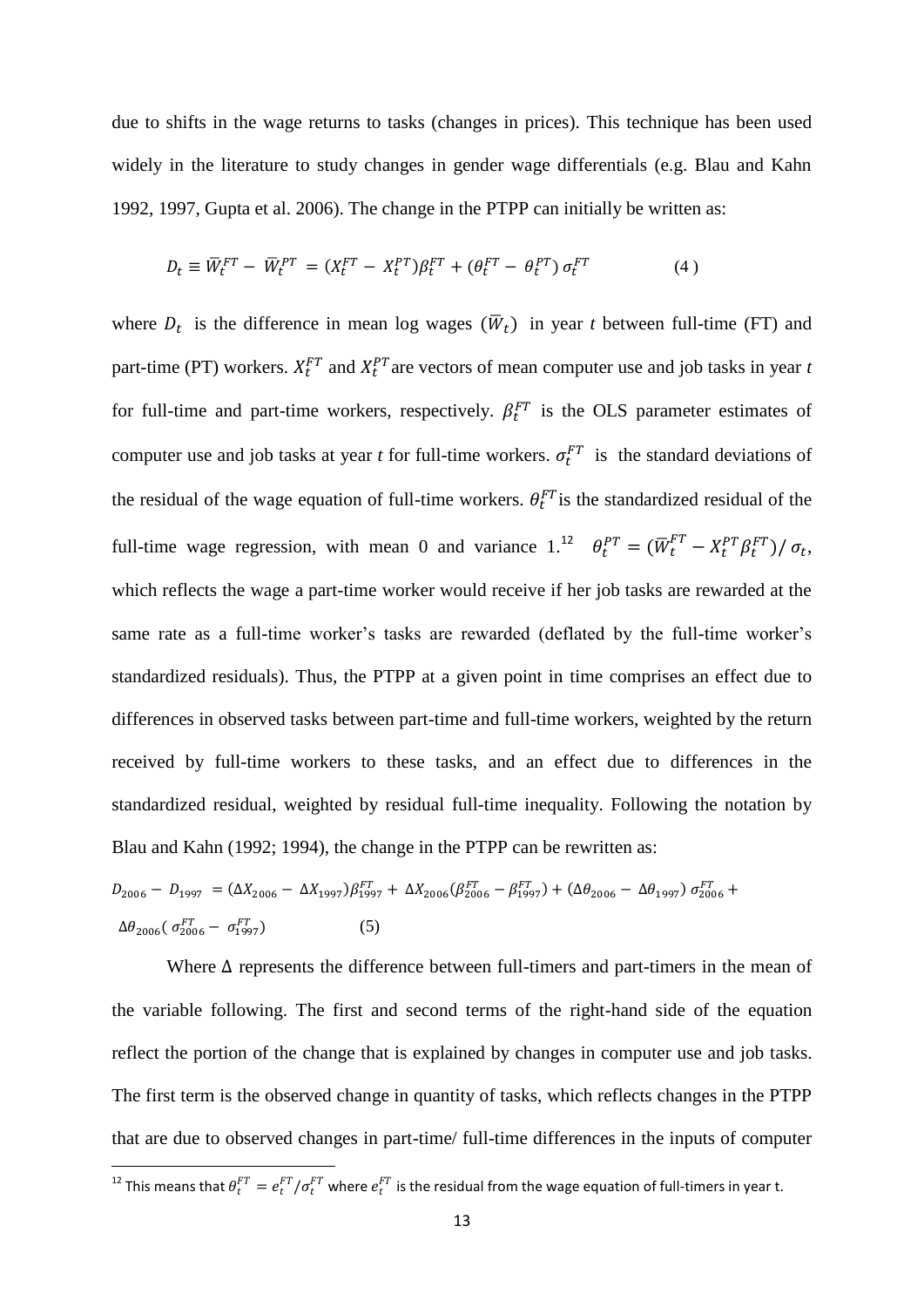use and job tasks. The second term is the observed change in prices, which captures the contribution of changes in the rewards that the labour market attaches to computer use and job tasks of full-time workers. The third and fourth terms of the right hand side of equation (4) reflect the unexplained part in the Oaxaca-Ransom decomposition (1994). The change in the unexplained component can be divided in the "gap effect" (third term) which reflects the changes in the relative position of part-timers in the full-timers residual wage distribution and the "unobservable prices effect" (fourth term) which measures the change in the wage gap attributed to the change in the distribution of the full-time wage residuals, holding constant the mean part-time ranking in the full-time residual distribution.

Table 7 shows the estimates of the decomposition coefficients in low- and mediumskilled occupations. Column 1 shows the overall PTPP. Column 2 shows the portion of the PTPP that is explained by computer use and job tasks. Column 3 shows the unexplained portion of the PTPP. The table shows that the PTPP decreased from 26.7 log points in 1997 to 18.9 log points in 2006 which means a 7.8 log-points decrease in the PTPP. More than half (53.8 percent)  $[(0.042/0.078)*100]$  of the change in the PTPP can be explained by changes in computer use and job tasks. However, this portion is not solely due to an increase in part-timers' input of job tasks, it can also partly be due to changes in the task prices.

To investigate the share of the various tasks in the decrease of the PTPP, Table 8 shows the detailed estimates of the contribution of computer use and job tasks. The table divides the decomposition estimates of the explained portion of the decrease in the PTPP into a quantity effect (change in tasks inputs) and a price effect (change in task prices). Column 1 shows the overall explained contribution of computer use and job tasks in the decreased PTPP. Column 2 shows the portion of the contribution that is explained by changes in the quantity of computer use and job tasks. Column 3 is the portion that is explained by changes in the returns to computer use and job tasks. The table shows that more than 95 percent of the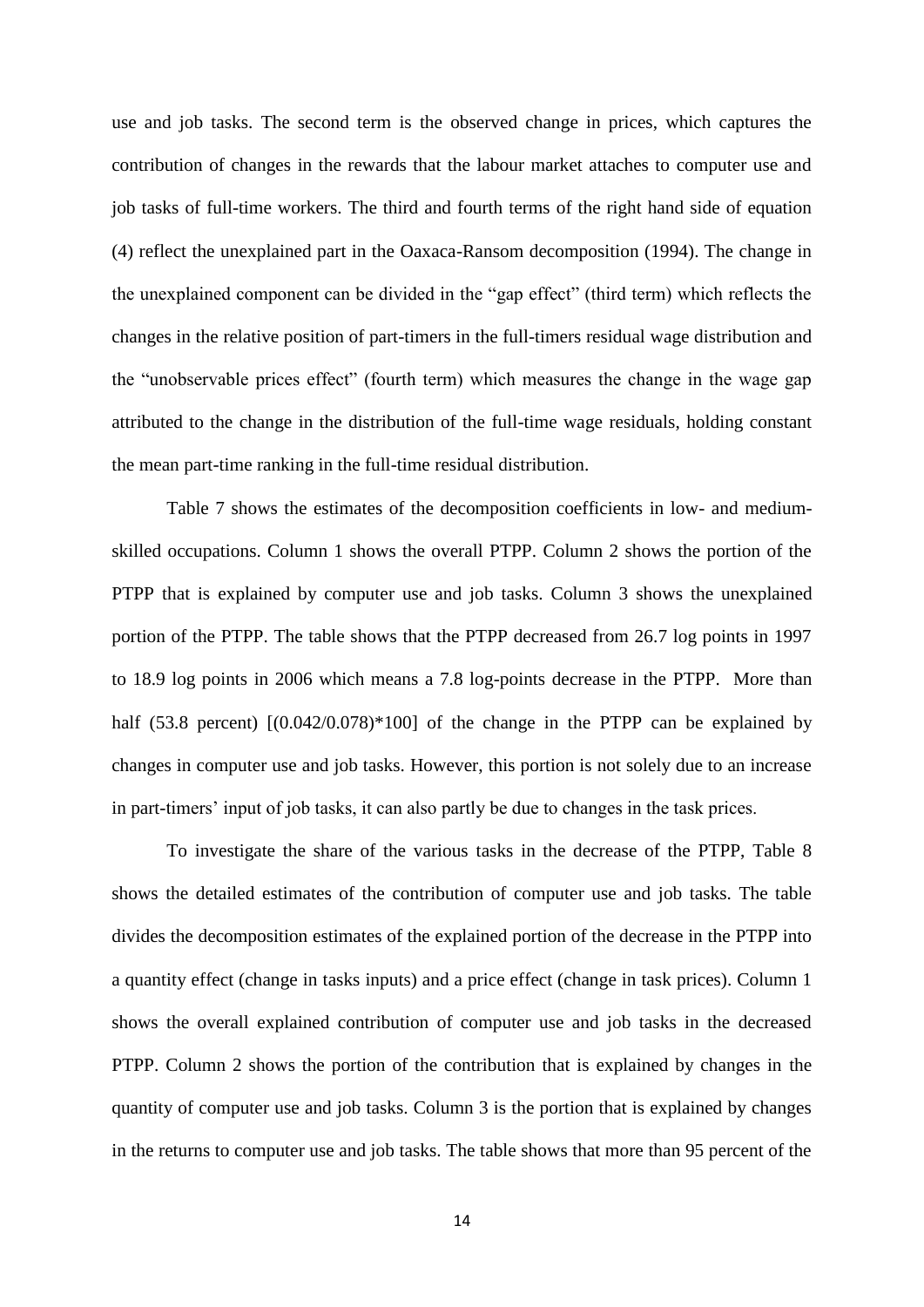explained change in the decrease of the PTPP is due to changes in the overall quantity of computer use and job tasks [(0.040/0.042)\*100], while less than 5 percent of the decrease in the PTPP is due to changes in the overall prices of job tasks  $[(0.002/0.040)*100]$ .

Estimates from Column 1 show that joint changes in the quantity and prices of computer use and reading and writing reduced the PTPP over time. While joint changes in the quantity and prices of influencing increased the PTPP over time. Changes in checking, physical tasks, self-planning, external communication, and math seem not to have significantly affected the change in the PTPP. Column 2 shows that particularly the convergence in the quantity of computer use between part-time and full-time workers explains a great deal of the decrease in the PTPP. While the convergence in the quantity of self-planning and influencing tasks between part-time and full-time workers explain only a small portion of the decrease in the PTPP. Column 3 shows that although the overall impact of changes in prices of tasks is small, there are large differences across the various job tasks. Changes in the prices of reading and writing lead to a convergence in the PTPP. Most of the PTPP-decreasing impact of reading and writing comes from changes in the prices. The changes in the prices of influencing and self-planning lead to a divergence in the PTPP. This divergence exceeds the effect of the convergence in the input of these tasks between part-time and full-time workers. This makes the overall impact of these tasks on the PTPP negative.

The results from Table 8 indicate that shifts in job tasks explain a great deal of the improvement in part-time workers' pay. However, this improvement in pay is not merely due to changes in the input of job tasks by part-timers compared to full-timers. The increase in part-time workers' relative pay could also be partly explained by changes in the wage returns to particular tasks. On one hand, as wage returns to particular tasks which are more often done by full-timers have decreased over time (or have relatively decreased for full-timers compared to part-timers), these tasks became less important in explaining the PTPP than they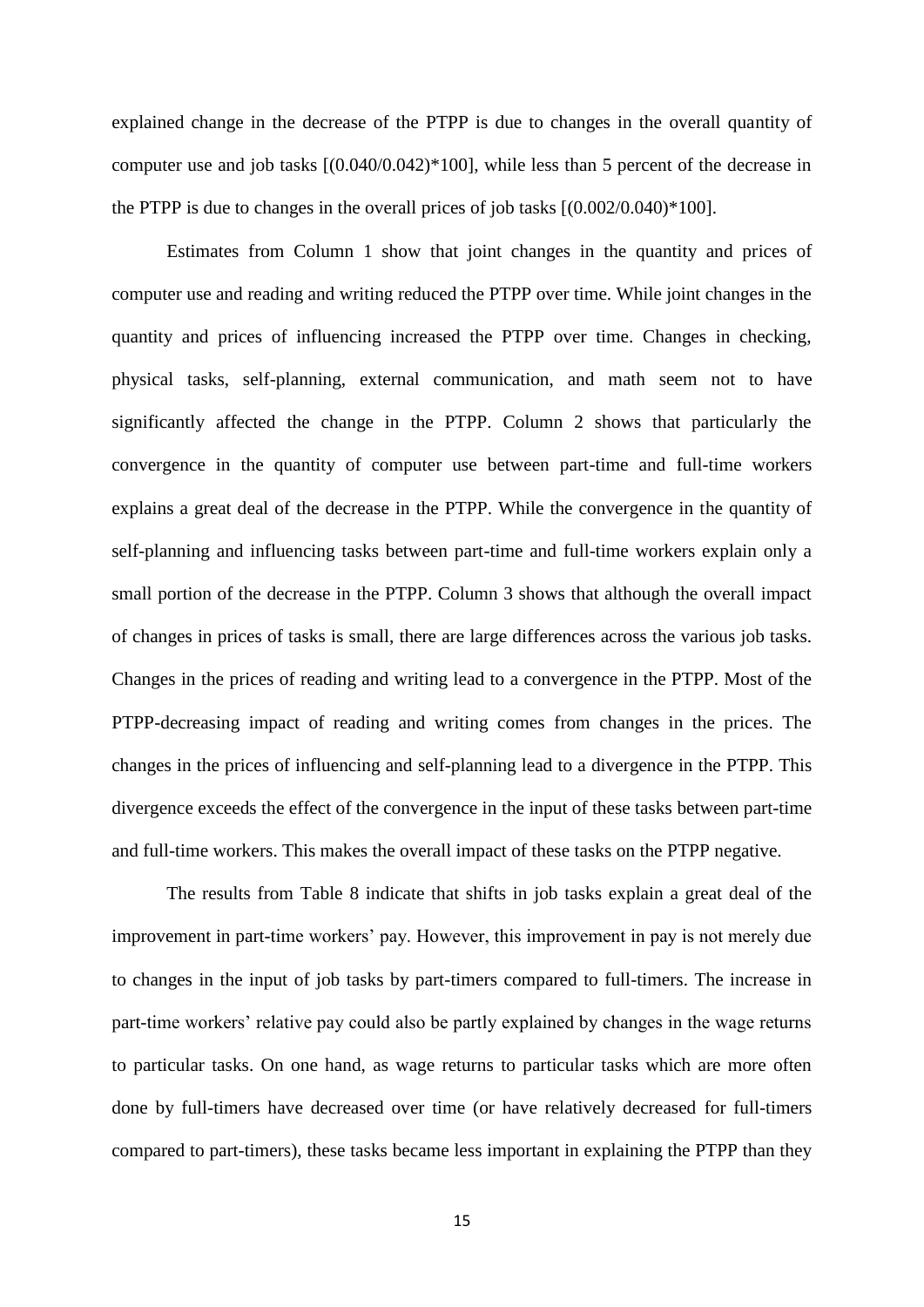were in the past. Consequently, even when a gap between part-timers and full-timers in these job tasks remains, the change in the returns to these job tasks can partly explain the lower PTPP. Reading and writing is a typical example of such job tasks. On the other hand, as wage returns to particular tasks which are more often done by full-timers have increased over time (or have relatively increased for full-timers compared to part-timers), these tasks became more important in explaining the PTPP than they used to be in the past. Consequently, even when the gap between part-time and full-time workers in the quantity of these job task decreases, the change in the returns to these job tasks can negatively affect the PTPP. Influencing is an example of these job tasks.

### **VII.Conclusion**

This paper documents recent changes in the part-time pay penalty (PTPP) for female workers in the UK over the period 1997 to 2006 and investigates to what extent the decrease of the PTPP could be driven by relative changes in computer use and job tasks by full-time and part-time workers. We find a decrease in the PTPP over the period 1997-2006 for female workers in the low- and medium-skilled occupations in the UK. This decrease has been accompanied by a convergence in computer use, self-planning, and influencing tasks between part-time and full-time workers. The convergence in computer use explains a substantial part of the decrease in the PTPP. Furthermore, the change in the PTPP is affected by changes in wage returns to job tasks performed more intensively by full-timers. While the decreasing returns to reading and writing have decreased the PTPP, the increasing returns to influencing have increased the PTPP despite the convergence in the influencing task input between parttime and full-time workers. Relative changes in the input and prices of computer use and job tasks together explain more than 50 percent of the wage convergence between part-time and full-time workers in low- and medium-skilled occupations.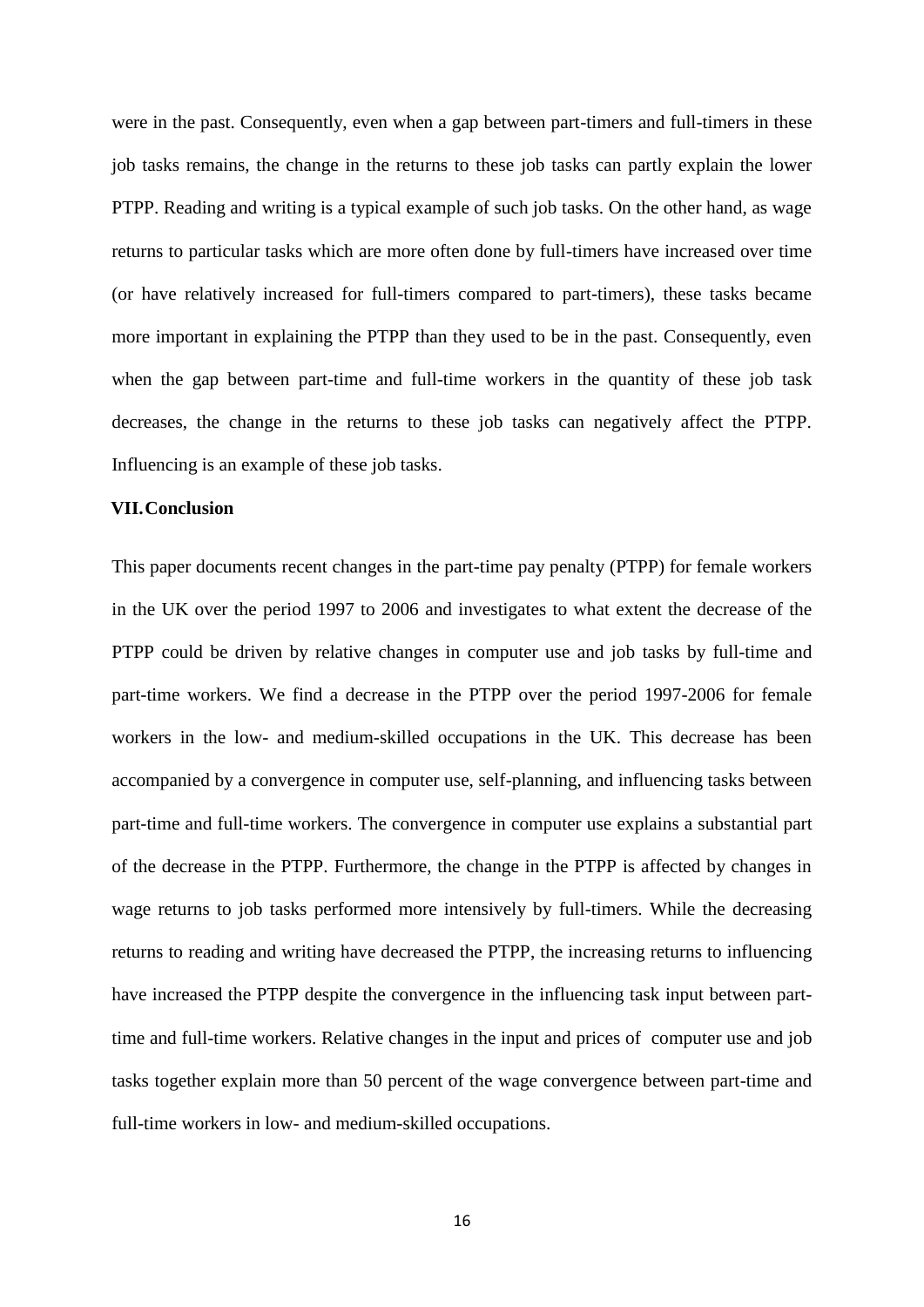This paper is the first to apply the task-based approach in studying the changes in the PTPP. However, our findings could not be interpreted in a causal way. There could be a reverse causality in which an increase in the wages of part-time workers (e.g. due to minimum wage legislations) has resulted in a decrease in the PTPP.<sup>13</sup> This could have led employers to make better use of their part-time workers by involving them in higher levels of computer use and job tasks. However, Manning and Petrongolo (2008) have shown that the PTPP for female workers in the UK was not affected by the introduction of the National Minimum Wage in 1999.

The findings of our paper show that a task-based approach offers a highly relevant framework to analyse changes in the labour market position of part-time workers. A black box that remains is whether the changes we observe forced employers to hire part-time workers with higher educational attainments and/or better training, or because the same workers are doing more of computer use and other job tasks than they did in the past. Further studies should invest in panel data infrastructure to better identify the source of these changes in workers' job tasks.

**.** 

 $13$  This could be the case because part-time workers are more likely to be employed in occupations with the lowest levels of pay. Therefore, any policy changes that aim at reducing wage inequality could improve the relative position of part-timers even if that change is not directly targeted on them (Manning and Petrongolo 2008).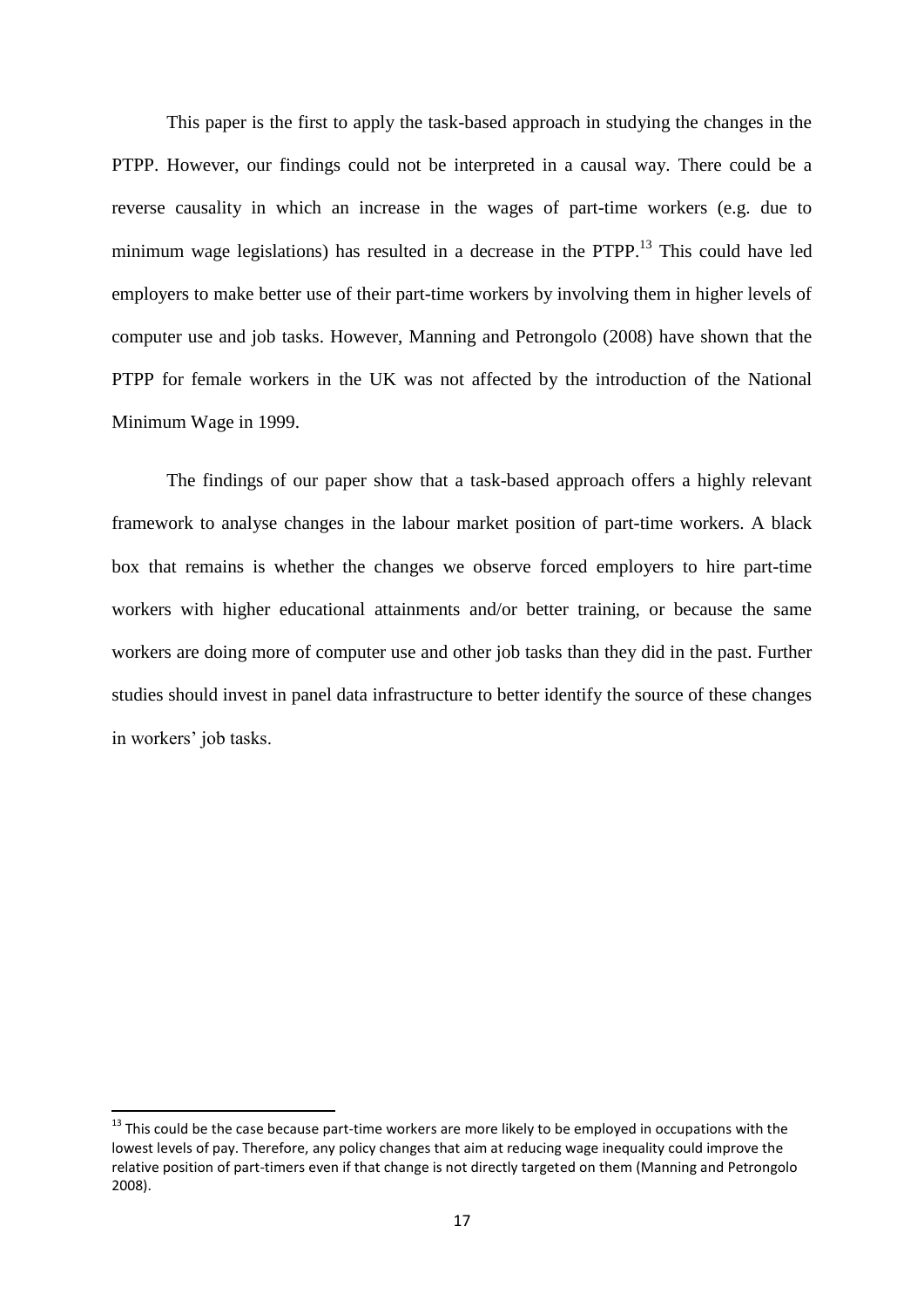## **References**

Acemoglu, D. (1998). Why do new technologies complement skills? directed technical change and wage inequality. *Quarterly Journal of Economic*, 113(4):1055–1089.

Acemoglu, D. and Autor D. (2011). Skills, tasks and technologies: Implications for employment and earnings. *Handbook of labor economics*, *4*: 1043-1171.

Autor, D., Levy., F. and Murnane R. (2003). The skill content of recent technological Change: An empirical exploration. *Quarterly Journal of Economics*, *118*(4): 1279-1333.

Black, S. E., and Spitz-Oener, A. (2010). Explaining women's success: technological change and the skill content of women's work. *The Review of Economics and Statistics*, *92*(1): 187- 194.

Blau, F. D., and Kahn, L. M. (1992). The gender earnings gap: learning from international comparisons. *The American Economic Review*, 82(2): 533-538.

Blau, F. D., and Kahn, L. M. (1997). Swimming upstream: Trends in the gender wage differential in the 1980s. *Journal of Labor Economics,* 15(1): 1-42.

Booth, A. L., and van Ours, J. C. (2013). Part-time jobs: what women want?. *Journal of Population Economics*, 26(1): 263-283.

Connolly, S., and Gregory, M. (2008). Moving down: women's part‐time work and occupational change in Britain 1991–2001. *The Economic Journal*, *118*(526): F52-F76.

Connolly, S., and Gregory, M. (2009). The part-time pay penalty: earnings trajectories of British women. *Oxford Economic Papers*, *61* (Suppl. 1): i76-i97.

Elias, P., and McKnight A.(2001). Skill measurement in official statistics: recent developments in the UK and the rest of Europe. *Oxford Economic Papers*. 53(3): 508-540.

Ermisch, J. F., and Wright R.E.(1993). Wage offers and full-time and part-time employment by British women. *Journal of Human Resources*, 28(1): 111-133

Fernández-Kranz, D., and Rodríguez-Planas, N. (2011). The part-time pay penalty in a segmented labor market. *Labour Economics*, 18(5): 591-606.

Gallie, D., White M., Cheng Y., and Tomlinson M. (1998). Restructuring the employment relationship, Oxford: Oxford University Press.

Gallie, D. and Zhou, Y. (2011). The changing job skills of female part-time workers in Britain 1992-2006. *Human Resource Management Journal*, (21): 28-44.

Garicano, L., and Rossi-Hansberg E. (2006). Organization and inequality in a knowledge economy. *Quarterly Journal of Economics*, 121(4): 1383-1435.

Green, F. (2012). Employee involvement, technology and evolution in job skills: A taskbased analysis. *Industrial and Labor Relations Review*, 65(*1):* 36-67.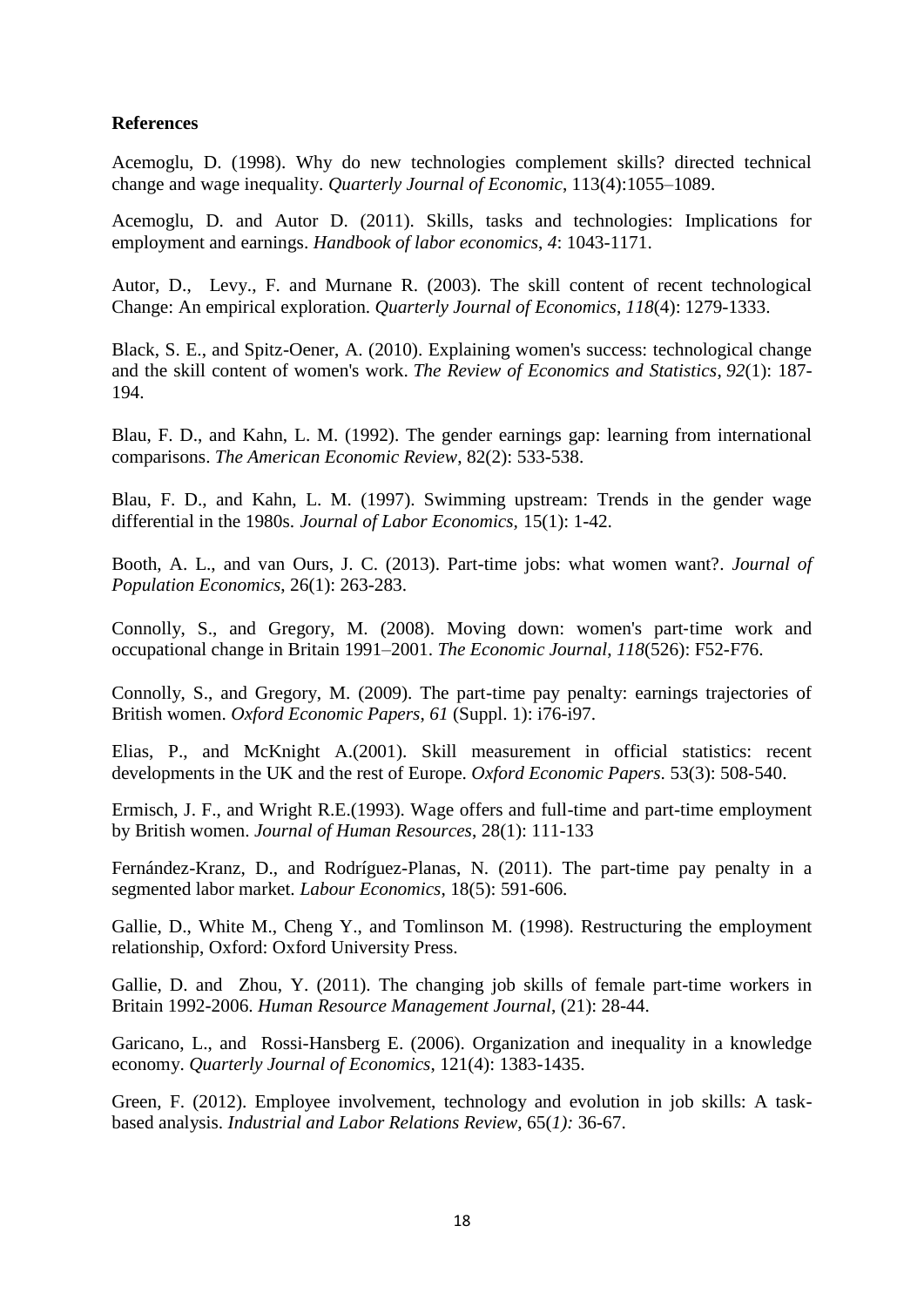Gupta, N. D., Oaxaca, R. L., & Smith, N. (2006). Swimming upstream, floating downstream: Comparing women's relative wage progress in the United States and Denmark. *Industrial and Labor Relations Review*, 59(2):243-266.

Hirsch, B. T. (2005). Why do part-time workers earn less? the role of worker and job skills. *Industrial and Labor Relations Review*, 58(4):525-551.

Lindley, J. (2012). The gender dimension of technical change and the role of task inputs. *Labour Economics*, *19*(4): 516-526.

Juhn, C., Murphy, K. M., and Pierce, B. (1991). Accounting for the slowdown in black-white wage convergence. *Workers and Their Wages* (ed.) M. H. Kosters, Washington, DC:AEI press: 107-143.

Manning, A., and Petrongolo, B. (2008). The part‐time pay penalty for women in Britain. *The Economic Journal*, *118*(526): F28-F51.

Mumford, K., and Smith, P. N. (2009). What determines the part-time and gender earnings gaps in Britain: evidence from the workplace. *Oxford Economic Papers*, *61*(Suppl. 1): i56 i75.

Oaxaca, R. L., and Ransom, M. R. (1994). On discrimination and the decomposition of wage differentials. *Journal of Econometrics*, 61(1): 5-21.

Paull, G. (2008). Children and women's hours of work. *The Economic Journal*, *118*(526): F8- F27.

Snower, D. and Görlich D. J.( 2013). Multitasking and wages. *IZA Working Paper*. No. 7426, Bonn.

Spitz-Oener, A. (2006). Technical change, job tasks, and rising educational demands: looking outside the wage structure. *Journal of Labor Economics*, 24(2): 235-270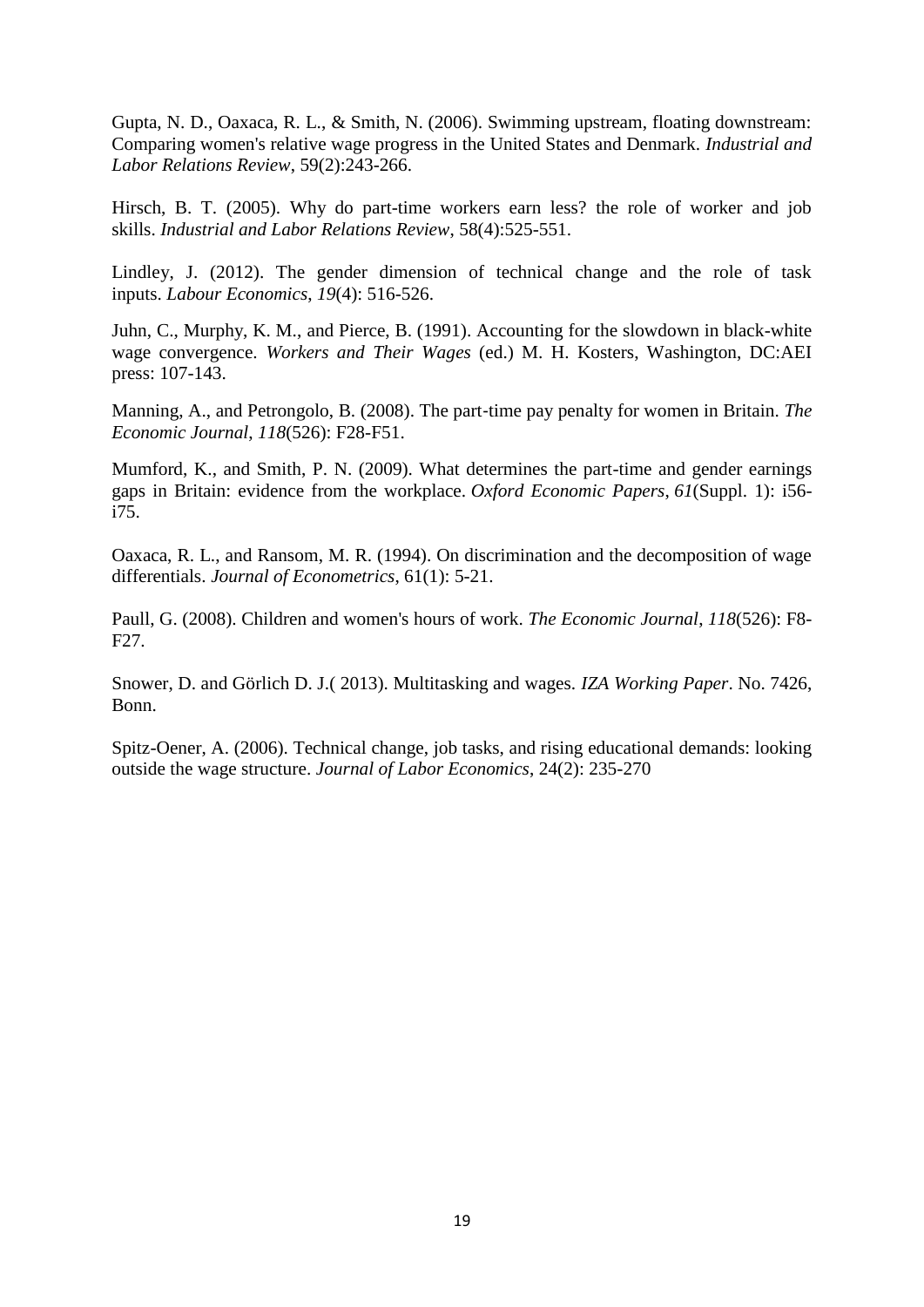|                       |           | Low and medium-skilled<br>occupations |            |           | High-skilled occupations |            |  |  |
|-----------------------|-----------|---------------------------------------|------------|-----------|--------------------------|------------|--|--|
| variable              | <b>FT</b> | PT                                    | FT-PT      | <b>FT</b> | PT                       | FT-PT      |  |  |
| Log wage              | 2.02      | 1.80                                  | $0.22***$  | 2.54      | 2.62                     | $-0.08*$   |  |  |
| Computer use          | 0.83      | 0.62                                  | $0.20***$  | 0.98      | 0.95                     | $0.03*$    |  |  |
| Low computing         | 0.79      | 0.59                                  | $0.20***$  | 0.97      | 0.94                     | $0.03*$    |  |  |
| High computing        | 0.50      | 0.15                                  | $0.35***$  | 0.93      | 0.77                     | $0.16**$   |  |  |
| Checking              | 3.41      | 3.04                                  | $0.37***$  | 3.47      | 3.30                     | $0.17**$   |  |  |
| Physical              | 1.80      | 1.89                                  | $-0.09$    | 1.38      | 1.38                     | $-0.01$    |  |  |
| Problem solving       | 2.75      | 2.28                                  | $0.48***$  | 3.17      | 2.91                     | $0.26***$  |  |  |
| Self-planning         | 3.02      | 2.51                                  | $0.50***$  | 3.63      | 3.40                     | $0.23***$  |  |  |
| Influencing           | 2.18      | 1.74                                  | $0.44***$  | 3.04      | 2.84                     | $0.21***$  |  |  |
| External comm.        | 2.66      | 2.57                                  | $0.10***$  | 2.92      | 2.67                     | $0.25***$  |  |  |
| Read and write        | 2.57      | 1.96                                  | $0.60***$  | 3.16      | 2.96                     | $0.20*$    |  |  |
| Math                  | 1.76      | 1.24                                  | $0.52***$  | 2.22      | 1.89                     | $0.33***$  |  |  |
| Age                   | 38.88     | 40.92                                 | $-2.04***$ | 40.91     | 42.35                    | $-1.44*$   |  |  |
| Married               | 0.41      | 0.61                                  | $-0.20***$ | 0.50      | 0.73                     | $-0.23***$ |  |  |
| Number of children    | 0.43      | 1.00                                  | $-0.57***$ | 0.45      | 1.24                     | $-0.80***$ |  |  |
| No qualification      | 0.27      | 0.47                                  | $-0.20***$ | 0.08      | 0.08                     | 0.00       |  |  |
| Qualification level 1 | 0.08      | 0.11                                  | $-0.03*$   | 0.02      | 0.04                     | $-0.02*$   |  |  |
| Qualification level 2 | 0.27      | 0.24                                  | 0.03       | 0.06      | 0.09                     | $-0.02$    |  |  |
| Qualification level 3 | 0.15      | 0.08                                  | $0.07***$  | 0.11      | 0.10                     | 0.01       |  |  |
| Qualification level 4 | 0.23      | 0.09                                  | $0.14***$  | 0.73      | 0.69                     | 0.04       |  |  |
| Work experience       | 18.26     | 18.67                                 | $-0.40$    | 18.62     | 18.29                    | 0.33       |  |  |
| Trained               | 0.62      | 0.44                                  | $0.17***$  | 0.79      | 0.79                     | 0.00       |  |  |
| Observations          | 1,700     | 1,304                                 | 3,004      | 614       | 164                      | 778        |  |  |

Table 1: Differences in wages, job tasks, and background characteristics between part-time and full-time workers

\*\*\* p<0.01, \*\* p<0.05, \* p<0.1. Qualification level 1 corresponds to GCSE grade D or lower, (national exams normally taken at age 16) . Qualification level 2 refers to GCSE grade A-C or vocational equaivalent. Qualification level 3 denotes A-level qualifications or their vocational equivalents. Qualification level 4 referes to tertiary diplomas, bachelor's degrees and above.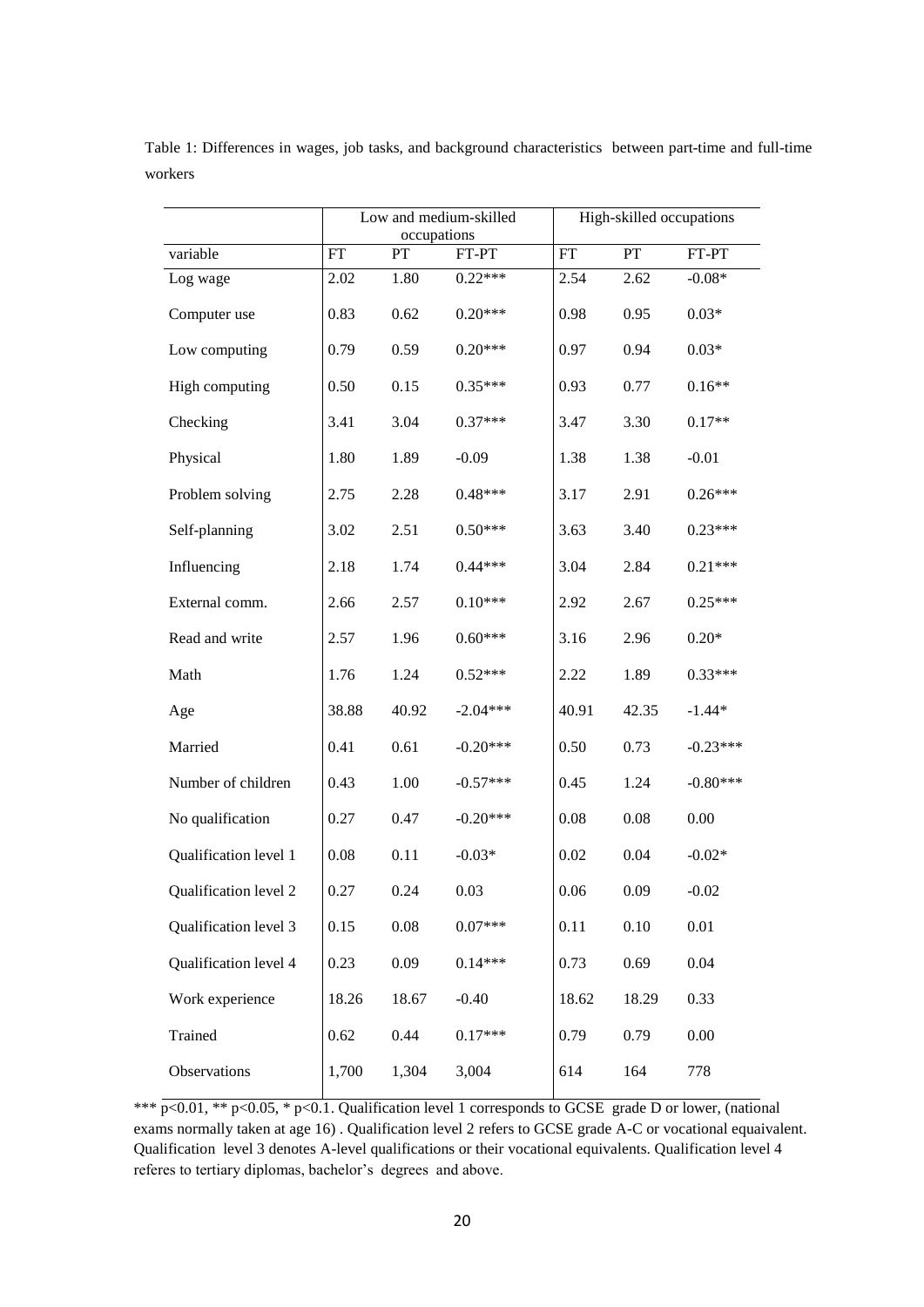| Low and medium-skilled occupations |       |                 |             | Highly-skilled occupations |               |             |            |       |       |             |       |              |             |          |
|------------------------------------|-------|-----------------|-------------|----------------------------|---------------|-------------|------------|-------|-------|-------------|-------|--------------|-------------|----------|
|                                    |       | PT<br><b>FT</b> |             |                            | Diff in diff. | <b>FT</b>   |            |       |       | PT          |       | Diff in diff |             |          |
| Variables                          | 1997  | 2006            | $\Delta FT$ | 1997                       | 2006          | $\Delta PT$ | ΔΕΤ-ΔΡΤ    | 1997  | 2006  | $\Delta FT$ | 1997  | 2006         | $\Delta PT$ | ΔΕΤ-ΔΡΤ  |
| Log wage                           | 1.72  | 2.13            | $0.41***$   | 1.45                       | 1.94          | $0.48***$   | $-0.08*$   | 2.16  | 2.64  | $0.47***$   | 2.39  | 2.68         | $0.29**$    | 0.19     |
| Computer use                       | 0.78  | 0.84            | $0.06**$    | 0.49                       | 0.67          | $0.18***$   | $-0.12***$ | 0.96  | 0.99  | $0.03*$     | 0.90  | 0.96         | 0.07        | $-0.04$  |
| Low computing                      | 0.73  | 0.81            | $0.08**$    | 0.48                       | 0.64          | $0.17***$   | $-0.09*$   | 0.94  | 0.98  | $0.04*$     | 0.88  | 0.96         | $0.08*$     | $-0.04$  |
| High computing                     | 0.44  | 0.53            | $0.08*$     | 0.06                       | 0.20          | $0.15***$   | $-0.07$    | 0.86  | 0.95  | $0.09*$     | 0.57  | 0.82         | $0.25*$     | $-0.16$  |
| Checking                           | 3.40  | 3.41            | 0.01        | 2.90                       | 3.09          | $0.20***$   | $-0.18***$ | 3.46  | 3.47  | 0.01        | 3.25  | 3.31         | 0.06        | $-0.05$  |
| Physical                           | 1.70  | 1.83            | $0.14*$     | 1.76                       | 1.94          | $0.18**$    | $-0.04$    | 1.49  | 1.35  | $-0.14*$    | 1.48  | 1.36         | $-0.12$     | $-0.02$  |
| Problem solving                    | 2.71  | 2.77            | 0.06        | 2.11                       | 2.34          | $0.23**$    | $-0.17*$   | 3.24  | 3.16  | $-0.08$     | 3.03  | 2.89         | $-0.15$     | 0.06     |
| Self-planning                      | 2.88  | 3.07            | $0.19***$   | 2.24                       | 2.62          | $0.38***$   | $-0.20*$   | 3.56  | 3.64  | $0.08*$     | 3.40  | 3.40         | 0.00        | 0.08     |
| Influencing                        | 2.04  | 2.23            | $0.19***$   | 1.50                       | 1.84          | $0.34***$   | $-0.14*$   | 2.99  | 3.06  | 0.07        | 2.97  | 2.81         | $-0.15$     | 0.23     |
| External comm.                     | 2.57  | 2.69            | $0.12*$     | 2.41                       | 2.63          | $0.22***$   | $-0.09$    | 2.99  | 2.90  | $-0.10$     | 2.68  | 2.66         | $-0.02$     | $-0.08$  |
| Read and write                     | 2.42  | 2.62            | $0.20***$   | 1.77                       | 2.04          | $0.27***$   | $-0.07$    | 3.09  | 3.18  | 0.10        | 2.95  | 2.96         | 0.01        | 0.09     |
| Math                               | 1.71  | 1.78            | 0.07        | 1.13                       | 1.29          | $0.16*$     | $-0.09$    | 2.34  | 2.19  | $-0.15$     | 2.03  | 1.86         | $-0.18$     | 0.02     |
| Age                                | 37.08 | 39.53           | $2.46***$   | 40.61                      | 41.04         | 0.43        | $2.03*$    | 38.59 | 41.48 | $2.89**$    | 40.52 | 42.74        | 2.22        | 0.67     |
| Married                            | 0.44  | 0.40            | $-0.03$     | 0.72                       | 0.57          | $-0.15***$  | $0.12**$   | 0.51  | 0.49  | $-0.02$     | 0.76  | 0.72         | $-0.04$     | 0.02     |
| Number of children                 | 0.42  | 0.44            | 0.02        | 1.06                       | 0.98          | $-0.08$     | 0.10       | 0.51  | 0.43  | $-0.08$     | 1.45  | 1.20         | $-0.25$     | 0.17     |
| No qualification                   | 0.29  | 0.27            | $-0.02$     | 0.57                       | 0.44          | $-0.13***$  | $0.11**$   | 0.07  | 0.08  | 0.01        | 0.10  | 0.07         | $-0.03$     | 0.04     |
| Qualification level 1              | 0.07  | 0.08            | 0.01        | 0.09                       | 0.12          | 0.03        | $-0.02$    | 0.03  | 0.02  | $-0.02$     | 0.00  | 0.05         | 0.05        | $-0.07*$ |
| Qualification level 2              | 0.35  | 0.24            | $-0.11***$  | 0.23                       | 0.24          | 0.01        | $-0.12**$  | 0.10  | 0.05  | $-0.04*$    | 0.03  | 0.10         | 0.06        | $-0.11*$ |
| Qualification level 3              | 0.11  | 0.17            | $0.05**$    | 0.05                       | 0.10          | $0.05**$    | 0.01       | 0.12  | 0.11  | $-0.01$     | 0.07  | 0.11         | 0.04        | $-0.05$  |
| Qualification level 4              | 0.18  | 0.25            | $0.07**$    | 0.06                       | 0.10          | $0.04*$     | 0.03       | 0.68  | 0.74  | 0.06        | 0.79  | 0.67         | $-0.13$     | $0.19*$  |
| Work experience                    | 16.98 | 18.73           | $1.75**$    | 17.98                      | 18.94         | $0.96*$     | 0.79       | 16.54 | 19.14 | $2.60**$    | 15.28 | 18.94        | $3.66*$     | $-1.07$  |
| Trained                            | 0.60  | 0.63            | 0.03        | 0.40                       | 0.46          | $0.06*$     | $-0.03$    | 0.80  | 0.79  | $-0.01$     | 0.79  | 0.79         | 0.00        | $-0.01$  |
|                                    |       |                 |             |                            |               |             |            |       |       |             |       |              |             |          |
| Observations                       | 455   | 1,245           |             | 370                        | 934           |             |            | 121   | 493   |             | 29    | 135          |             |          |

Table 2: Change in part-time vs. full-time wages, job tasks, and background characteristics between 1997-2006

\*\*\* p<0.01, \*\* p<0.05, \* p<0.1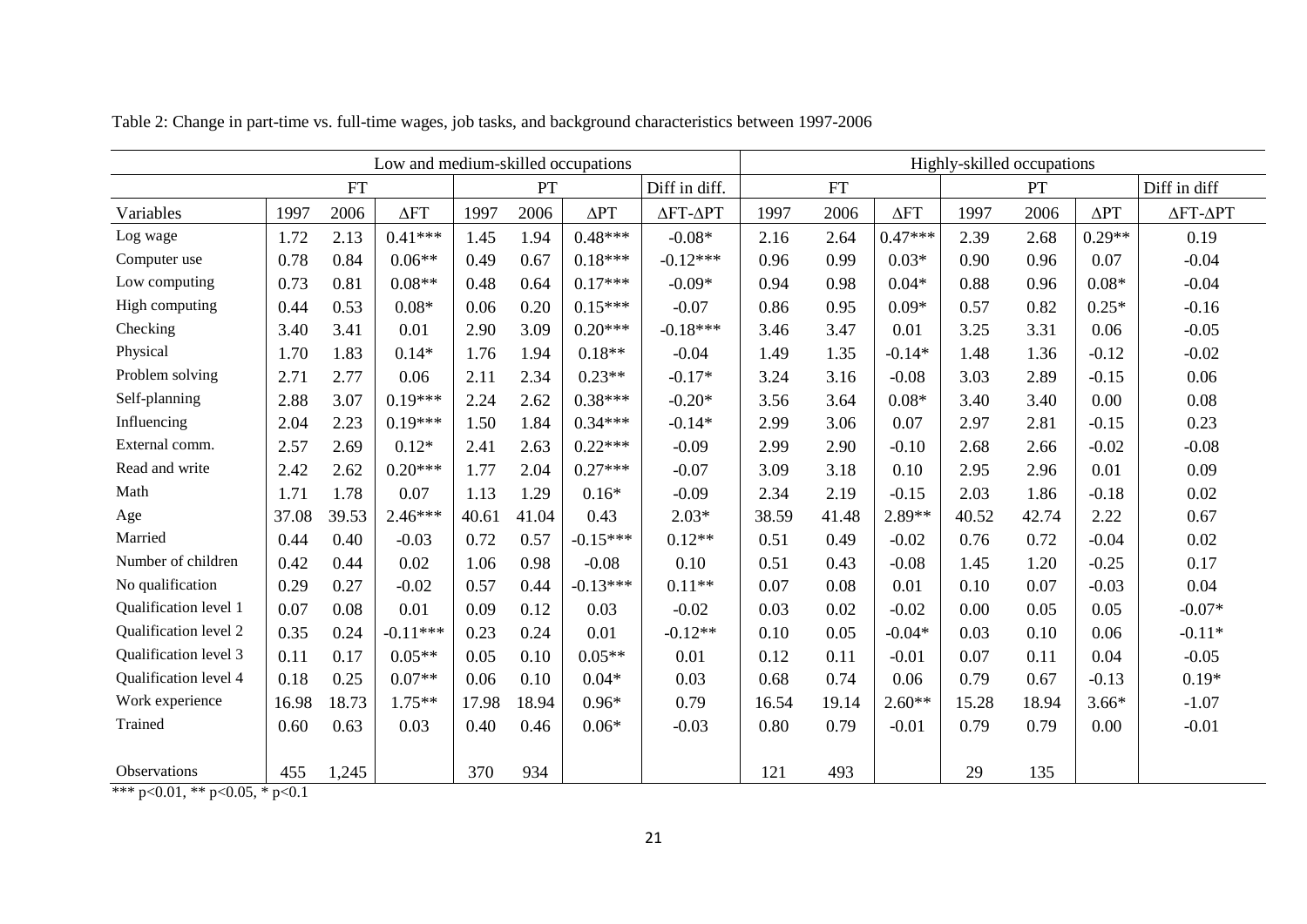|                      | (1)            | (2)         |
|----------------------|----------------|-------------|
| <b>VARIABLES</b>     | Log wage       | Log wage    |
|                      |                |             |
| Part-timer           | $-0.267***$    | $-0.095***$ |
|                      | (0.026)        | (0.020)     |
| <b>Year 2006</b>     | $0.407***$     | $0.363***$  |
|                      | (0.020)        | (0.015)     |
| Part-timer*Year 2006 | $0.078**$      | $0.070***$  |
|                      | (0.031)        | (0.023)     |
| Occupational dummies | N <sub>0</sub> | Yes         |
| Controls             | N <sub>0</sub> | Yes         |
| Constant             | $1.722***$     | $1.345***$  |
|                      | (0.017)        | (0.101)     |
| <b>Observations</b>  |                |             |
|                      | 3,004          | 3,004       |
| R-squared            | 0.267          | 0.621       |

Table 3: OLS estimation of change in the PTPP over the period 1997-2006 for low- and medium-skilled occupations.

Standard errors in parentheses \*\*\* p<0.01, \*\* p<0.05, \* p<0.1. Control variables include worker's age, age squared, marital status, number of children, level of education, training participation, work experience, work experience squared, public or private sector, sector of industry and occupational dummies.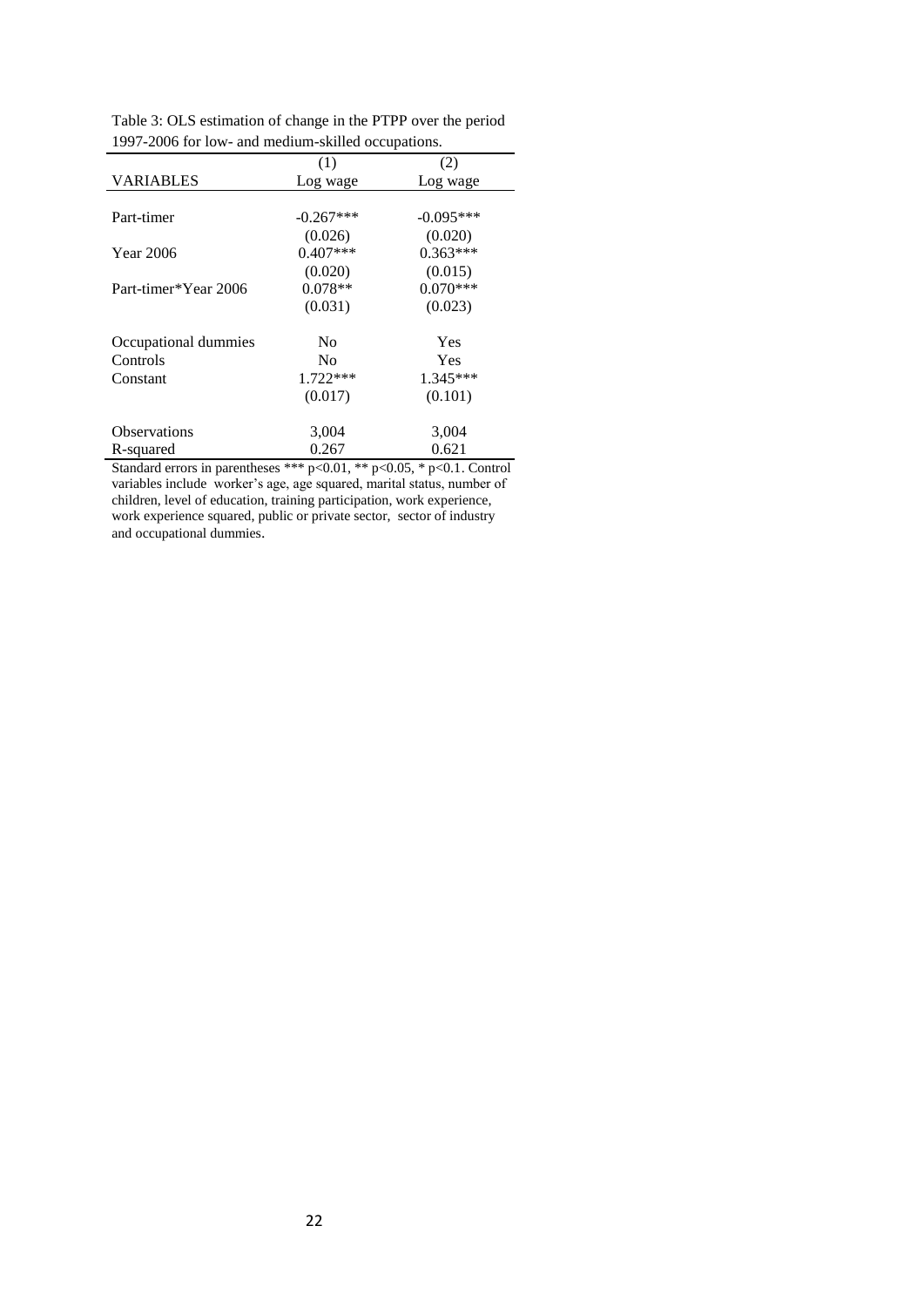Table 4: The change in job tasks and computer use for part-time workers relative to full-time workers over 1997-2006 in low and medium-skilled occupations.

| <b>VARIABLES</b>     | (1)<br>Computer<br>use | (2)<br>Low-level<br>computer | (3)<br>High_level<br>computer | (4)<br>Checking | (5)<br>Physical<br>tasks | (6)<br>Problem<br>solving | (7)<br>Self-<br>planning | (8)<br>Influencing | (9)<br>External<br>comm. | (10)<br>Reading<br>and writing | (11)<br>Math |
|----------------------|------------------------|------------------------------|-------------------------------|-----------------|--------------------------|---------------------------|--------------------------|--------------------|--------------------------|--------------------------------|--------------|
| Part-timer           | $-0.137***$            | $-0.129***$                  | $-0.091***$                   | $-0.291***$     | $-0.142**$               | $-0.290***$               | $-0.356***$              | $-0.374***$        | $-0.168**$               | $-0.205***$                    | $-0.210***$  |
|                      | (0.025)                | (0.028)                      | (0.029)                       | (0.070)         | (0.067)                  | (0.069)                   | (0.067)                  | (0.060)            | (0.068)                  | (0.061)                        | (0.066)      |
| <b>Year 2006</b>     | $0.056***$             | $0.072***$                   | $0.045*$                      | 0.022           | $0.082*$                 | 0.003                     | $0.097*$                 | 0.067              | 0.033                    | $0.101**$                      | 0.043        |
| Part-timer*Year 2006 | (0.019)                | (0.022)                      | (0.023)                       | (0.052)         | (0.050)                  | (0.052)                   | (0.050)                  | (0.045)            | (0.051)                  | (0.046)                        | (0.049)      |
|                      | $0.084***$             | $0.066**$                    | 0.037                         | 0.124           | 0.086                    | 0.107                     | $0.162**$                | $0.161**$          | $0.130*$                 | $-0.001$                       | 0.023        |
|                      | (0.028)                | (0.031)                      | (0.032)                       | (0.077)         | (0.074)                  | (0.076)                   | (0.074)                  | (0.066)            | (0.075)                  | (0.067)                        | (0.072)      |
| Controls             | Yes                    | Yes                          | Yes                           | Yes             | Yes                      | Yes                       | Yes                      | Yes                | <b>Yes</b>               | Yes                            | Yes          |
| Occupational dummies | Yes                    | Yes                          | Yes                           | Yes             | Yes                      | Yes                       | Yes                      | Yes                | <b>Yes</b>               | Yes                            | Yes          |
| Constant             | $0.536***$             | $0.520***$                   | $0.378**$                     | $-0.313$        | $-0.576*$                | 0.033                     | $-1.053***$              | $-0.006$           | $-0.002$                 | $-0.603**$                     | $-0.278$     |
|                      | (0.126)                | (0.141)                      | (0.148)                       | (0.346)         | (0.331)                  | (0.342)                   | (0.330)                  | (0.297)            | (0.338)                  | (0.303)                        | (0.325)      |
| <b>Observations</b>  | 3,004                  | 2,618                        | 1,174                         | 3,004           | 3,004                    | 3,004                     | 3,004                    | 3,004              | 3,004                    | 3,004                          | 3,004        |
| R-squared            | 0.423                  | 0.412                        | 0.730                         | 0.219           | 0.235                    | 0.198                     | 0.275                    | 0.313              | 0.248                    | 0.367                          | 0.240        |

Standard errors in parentheses \*\*\* p<0.01, \*\* p<0.05, \* p<0.1. Control variables include worker's age, age squared, marital status, number of children, level of education, training participation, work experience, work experience squared, public or private sector, sector of industry and occupational dummies.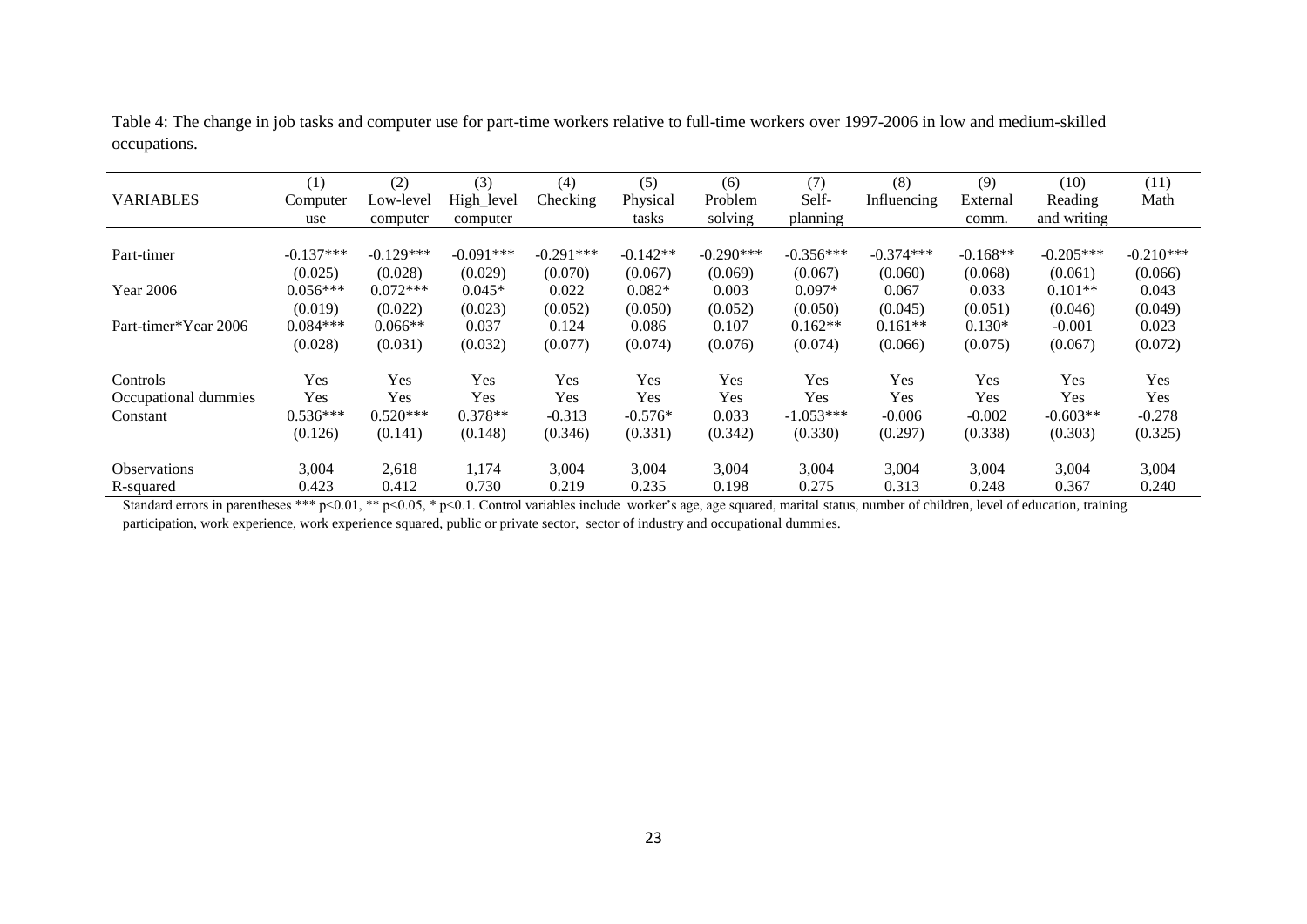Table 5: Oaxaca-Ransom decomposition of the change in the PTPP over the period 1997-2006

|                     | (1)                 | (2)              | (3)                          | (4)              | (5)                 | (6)                        | (7)                 |
|---------------------|---------------------|------------------|------------------------------|------------------|---------------------|----------------------------|---------------------|
|                     |                     |                  | Within                       |                  |                     | Across                     |                     |
|                     | Within<br><b>FT</b> | Within<br>PT     | $FT-$<br>within<br><b>PT</b> | Across<br>FT     | Across<br><b>PT</b> | FT-<br>across<br><b>PT</b> | diff in<br>$diff^*$ |
| 2 digit occupations | 0.367<br>(0.020)    | 0.430<br>(0.018) | $-0.063$                     | 0.040<br>(0.012) | 0.055<br>(0.014)    | $-0.015$                   | $-0.078$            |
| 3 digit occupations | 0.371<br>(0.020)    | 0.439<br>(0.018) | $-0.068$                     | 0.035<br>(0.012) | 0.045<br>(0.015)    | $-0.010$                   | $-0.078$            |

\*A negative sign means a decrease in the PTPP. In terms of Equation 3:

 $(1) = [J_{2006}(\hat{\lambda}_{2006} - \hat{\lambda}^*) + (J_{1997})(\hat{\lambda}^* - \hat{\lambda}_{1997})]_{FT}$ ,  $(2) = [J_{2006}(\hat{\lambda}_{2006} - \hat{\lambda}^*) + (J_{1997})(\hat{\lambda}^* - \hat{\lambda}_{1997})]_{PT}$ ,  $(3) =$ (1) –(2), (4)=  $[(J_{2006} - J_{1997})\hat{\lambda}^*]_{FT}$ , (5)=  $[(J_{2006} - J_{1997})\hat{\lambda}^*]_{PT}$ , (6)= (4)- (5), and (7)= (3)+(6)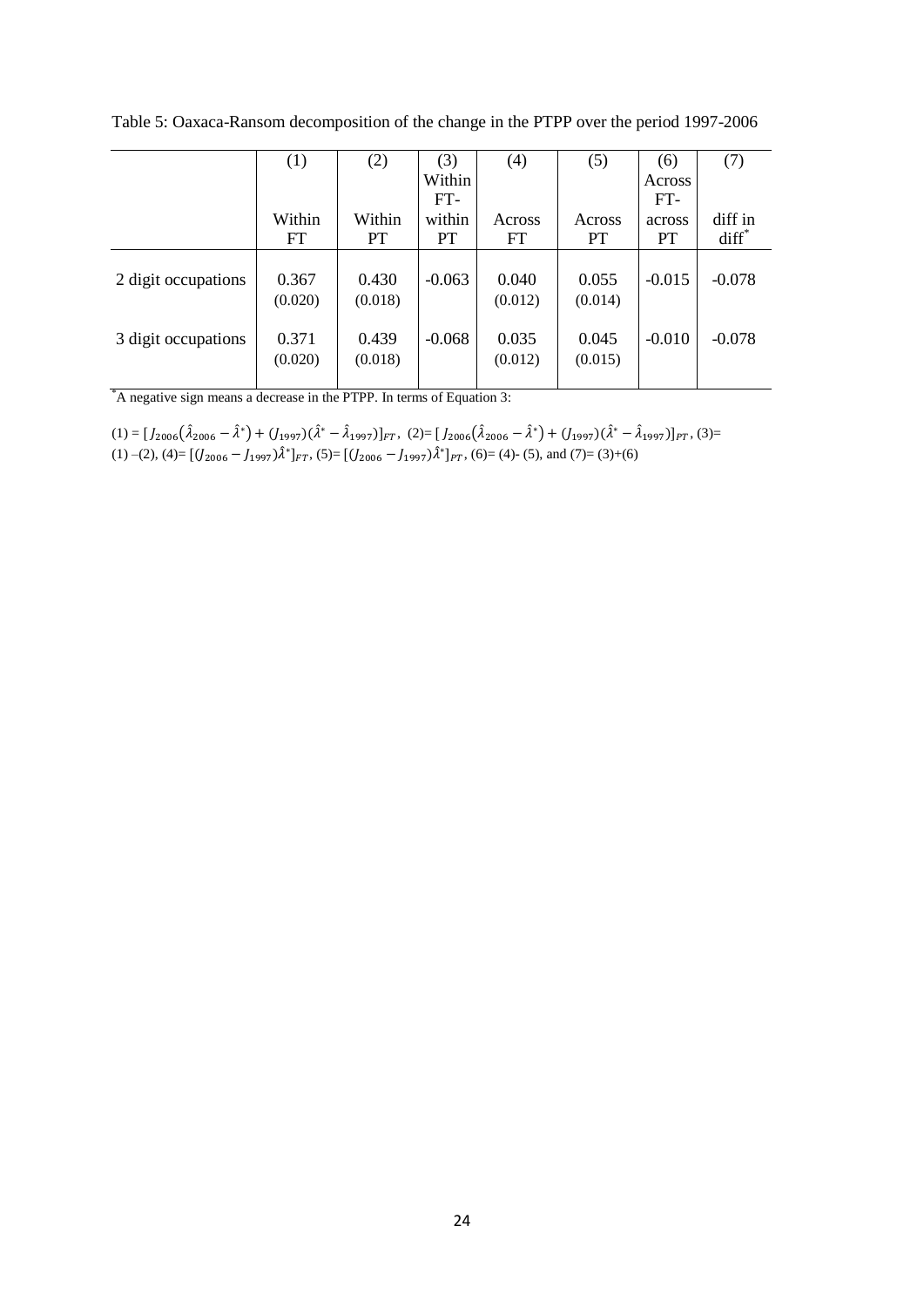Table 6: Decomposition of the change in the task difference over the period 1997-2006

|                           | (1)      | (2)       | (3)        | (4)     | (5)       | (6)        | (7)                       |
|---------------------------|----------|-----------|------------|---------|-----------|------------|---------------------------|
|                           | Within   |           | Within FT- | Across  |           | Across FT- |                           |
|                           | FT       | Within PT | Within PT  | FT      | Across PT | across PT  | Diff in diff <sup>*</sup> |
|                           |          |           |            |         |           |            |                           |
| 2 digit occupations<br>A) |          |           |            |         |           |            |                           |
| Computer use              | 0.043    | 0.143     | $-0.100$   | 0.02    | 0.039     | $-0.019$   | $-0.119$                  |
|                           | (0.003)  | (0.026)   |            | (0.012) | (0.018)   |            | (0.035)                   |
| Checking                  | $-0.009$ | 0.15      | $-0.159$   | 0.025   | 0.098     | $-0.073$   | $-0.232$                  |
|                           | (0.048)  | (0.070)   |            | (0.018) | (0.034)   |            | (0.083)                   |
| Physical                  | 0.105    | 0.155     | $-0.050$   | 0.017   | 0.005     | 0.012      | $-0.038$                  |
|                           | (0.048)  | (0.055)   |            | (0.029) | (0.026)   |            | (0.082)                   |
| Problem solving           | $-0.009$ | 0.102     | $-0.111$   | 0.068   | 0.12      | $-0.052$   | $-0.163$                  |
|                           | (0.050)  | (0.064)   |            | (0.020) | (0.027)   |            | (0.081)                   |
| Self-planning             | 0.109    | 0.251     | $-0.142$   | 0.076   | 0.127     | $-0.051$   | $-0.193$                  |
|                           | (0.051)  | (0.065)   |            | (0.024) | (0.028)   |            | (0.082)                   |
| Influencing               | 0.075    | 0.215     | $-0.140$   | 0.124   | 0.129     | $-0.005$   | $-0.145$                  |
|                           | (0.047)  | (0.052)   |            | (0.022) | (0.028)   |            | (0.075)                   |
| External communication    | 0.041    | 0.197     | $-0.156$   | 0.092   | 0.035     | 0.057      | $-0.099$                  |
|                           | (0.051)  | (0.064)   |            | (0.026) | (0.034)   |            | (0.085)                   |
| Read and write            | 0.099    | 0.096     | 0.003      | 0.076   | 0.143     | $-0.067$   | $-0.064$                  |
|                           | (0.047)  | (0.052)   |            | (0.026) | (0.037)   |            | (0.080)                   |
| Math                      | $-0.007$ | 0.069     | $-0.076$   | 0.062   | 0.058     | 0.004      | $-0.072$                  |
|                           | (0.051)  | (0.052)   |            | (0.024) | (0.026)   |            | (0.080)                   |
|                           |          |           |            |         |           |            |                           |
| 3 digit occupations<br>B) |          |           |            |         |           |            |                           |
| Computer use              | 0.05     | 0.124     | $-0.074$   | 0.013   | 0.058     | $-0.045$   | $-0.119$                  |
|                           | (0.004)  | (0.005)   |            | (0.012) | (0.019)   |            | (0.035)                   |
| Checking                  | 0.001    | 0.17      | $-0.169$   | 0.014   | 0.078     | $-0.064$   | $-0.232$                  |
|                           | (0.049)  | (0.070)   |            | (0.021) | (0.037)   |            | (0.083)                   |
| Physical                  | 0.114    | 0.184     | $-0.07$    | 0.009   | $-0.024$  | 0.033      | $-0.038$                  |
|                           | (0.048)  | (0.055)   |            | (0.032) | (0.030)   |            | (0.082)                   |
| Problem solving           | $-0.003$ | 0.122     | $-0.125$   | 0.062   | 0.1       | $-0.038$   | $-0.163$                  |
|                           | (0.050)  | (0.064)   |            | (0.022) | (0.030)   |            | (0.081)                   |
| Self-planning             | 0.077    | 0.235     | $-0.158$   | 0.109   | 0.144     | $-0.035$   | $-0.193$                  |
|                           | (0.052)  | (0.066)   |            | (0.026) | (0.030)   |            | (0.082)                   |
| Influencing               | 0.077    | 0.218     | $-0.141$   | 0.121   | 0.127     | $-0.006$   | $-0.145$                  |
|                           | (0.047)  | (0.052)   |            | (0.025) | (0.032)   |            | (0.075)                   |
| External communication    | 0.011    | 0.177     | $-0.166$   | 0.122   | 0.055     | 0.067      | $-0.099$                  |
|                           | (0.052)  | (0.062)   |            | (0.029) | (0.041)   |            | (0.085)                   |
| Read and write            | 0.077    | 0.118     | $-0.041$   | 0.098   | 0.122     | $-0.024$   | $-0.064$                  |
|                           | (0.048)  | (0.053)   |            | (0.028) | (0.039)   |            | (0.080)                   |
| Math                      | $-0.018$ | 0.007     | $-0.025$   | 0.073   | 0.12      | $-0.047$   | $-0.072$                  |
|                           | (0.051)  | (0.053)   |            | (0.028) | (0.031)   |            | (0.080)                   |

\* A negative sign means improvement in part-timers' task input relative to full-timers. In terms of Equation 5:

 $(1) = [J_{2006}(\hat{\lambda}_{2006} - \hat{\lambda}^*) + (J_{1997})(\hat{\lambda}^* - \hat{\lambda}_{1997})]_{FT}$ ,  $(2) = [J_{2006}(\hat{\lambda}_{2006} - \hat{\lambda}^*) + (J_{1997})(\hat{\lambda}^* - \hat{\lambda}_{1997})]_{PT}$ ,  $(3) = (1) - (2)$ ,  $(4) =$  $[(U_{2006} - J_{1997})\hat{\lambda}^*]_{FT}$ , (5)= $[(U_{2006} - J_{1997})\hat{\lambda}^*]_{PT}$ , (6)= (4)- (5), and (7)= (3)+(6)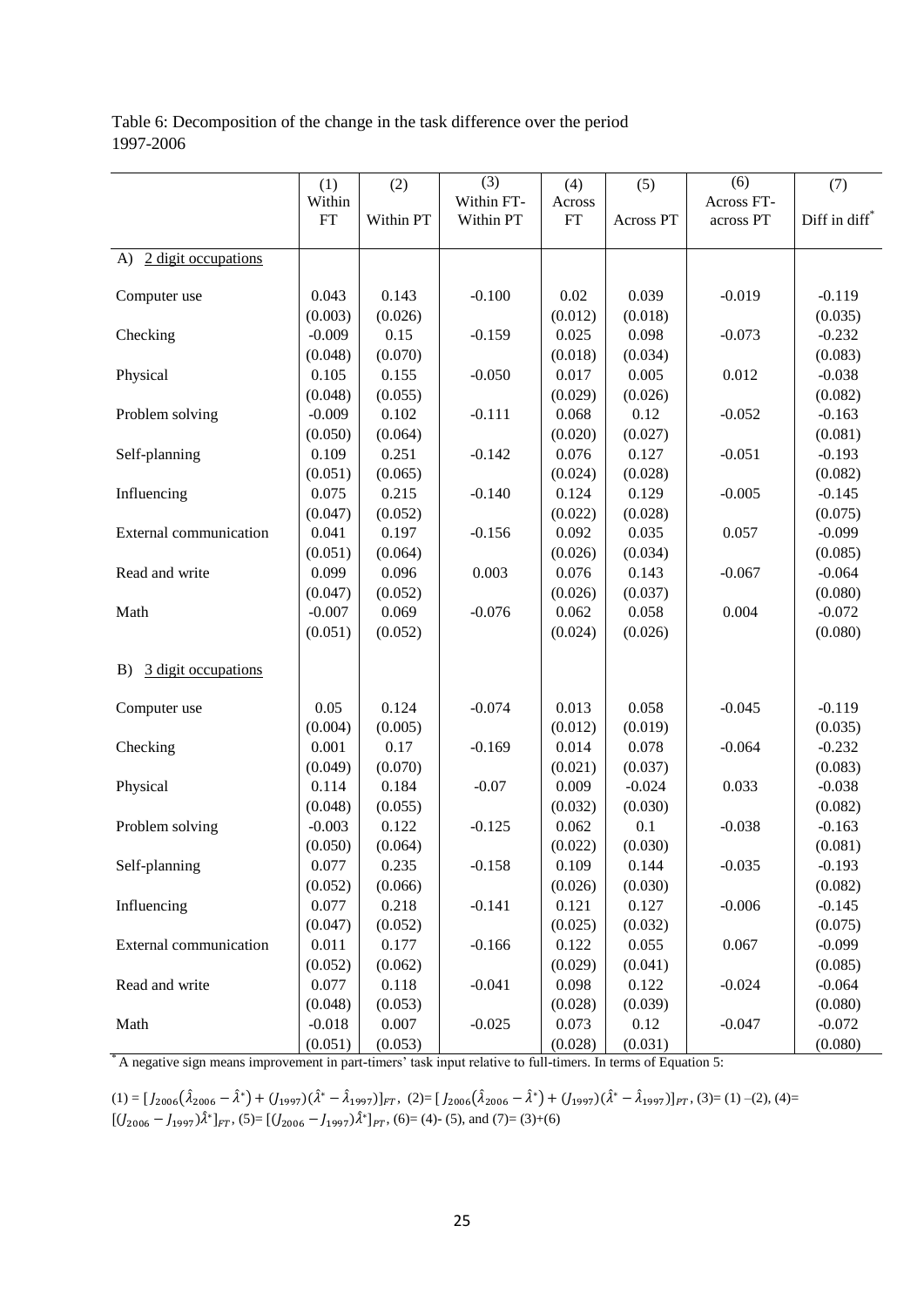|                   | (1)              | (2)                    | $\mathfrak{b}$ .         |
|-------------------|------------------|------------------------|--------------------------|
|                   | Raw differential | Explained differential | Unexplained differential |
|                   |                  |                        |                          |
| <b>PTPP 1997</b>  | 0.267            | 0.172                  | 0.094                    |
| <b>PTPP 2006</b>  | 0.189            | 0.130                  | 0.058                    |
|                   |                  |                        |                          |
| PTPP2006-PTPP1997 | $-0.078$         | $-0.042$               | $-0.036$                 |

Table 7: The The Juhn-Murphy-Pierce decomposition of the PTPP in low and medium-skilled occupations

Estimates are obtained from regressions of log wages on computer use as well as job tasks. The change in the PTPP is calculated as  $(W^{FT} - W^{PT})_{2006} - (W^{FT} - W^{PT})_{97}$ . Therefore, a positive sign indicates an increase in the PTPP, and a negative sign indicates a decrease in the PTPP.

Table 8: The contribution of computer use and job tasks in the explained part of the PTPP in low and medium-skilled occupations

|                 | (1)<br>Overall explained<br>changes | (2)<br>Task changes<br>(Quantity effects) | (3)<br><b>Task Price changes</b><br>(Price effect) |
|-----------------|-------------------------------------|-------------------------------------------|----------------------------------------------------|
|                 |                                     |                                           |                                                    |
| Computer use    | $-0.018$                            | $-0.024$                                  | 0.006                                              |
| Checking        | 0.003                               | 0.002                                     | 0.002                                              |
| Physical        | 0.001                               | 0.003                                     | $-0.002$                                           |
| Problem solving | $-0.006$                            | $-0.004$                                  | $-0.002$                                           |
| Self-planning   | 0.004                               | $-0.007$                                  | 0.011                                              |
| Influencing     | 0.011                               | $-0.007$                                  | 0.018                                              |
| External comm.  | 0.001                               | 0.003                                     | $-0.003$                                           |
| Read and write  | $-0.034$                            | $-0.006$                                  | $-0.028$                                           |
| Math            | $-0.004$                            | $-0.001$                                  | $-0.004$                                           |
| Total           | $-0.042$                            | $-0.040$                                  | $-0.002$                                           |

Overall explained change  $(1)$ = Task changes  $(2)$  + Task price changes(3). A positive sign indicates an increase in the PTPP, and a negative sign indicates a decrease in the PTPP.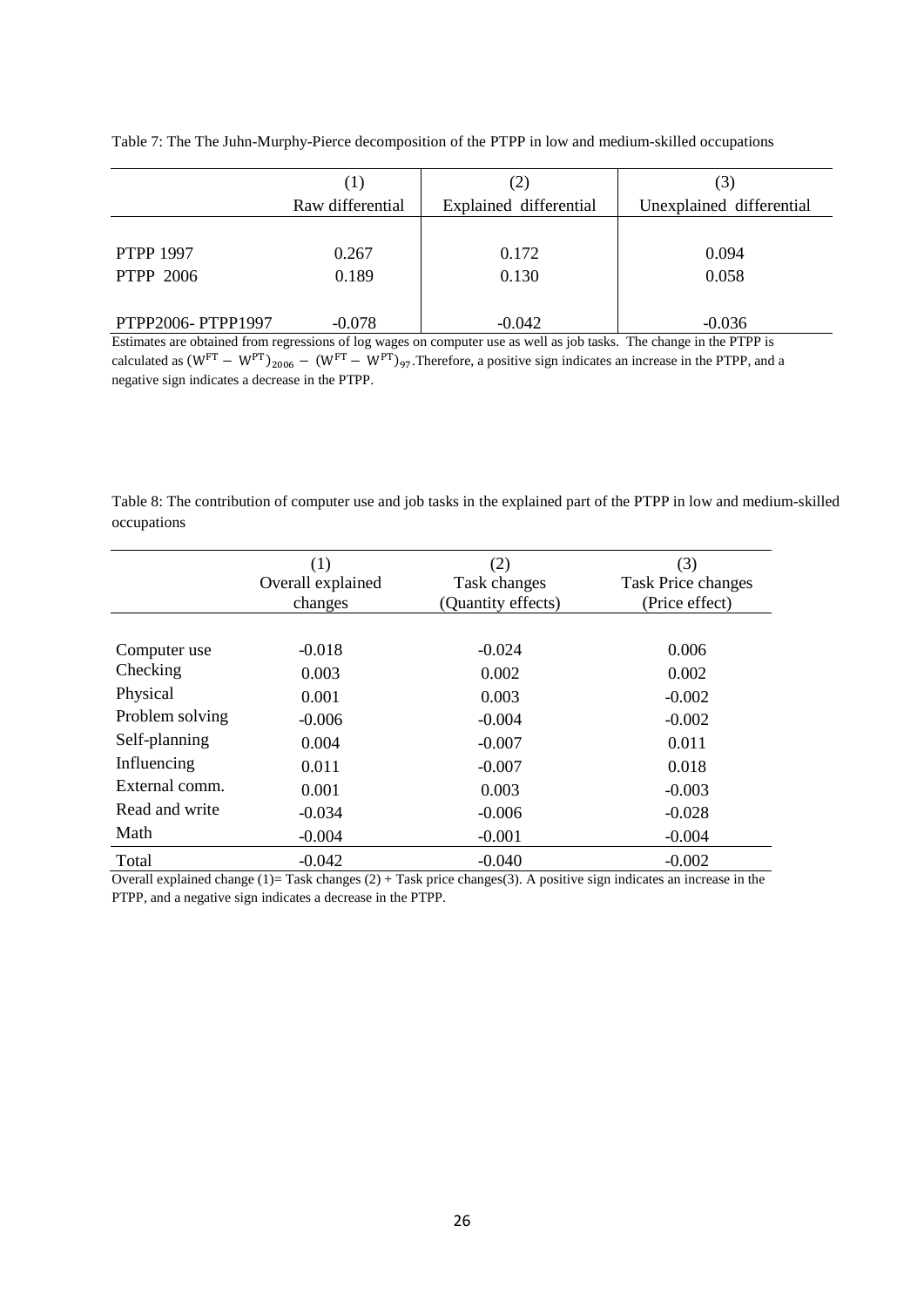#### **Appendix A:**

Table A1: The list of the job tasks in the UK Skills Survey (Green 2012)

### **Reading and writing**

Reading written information, e.g. forms, notices or signs

Reading short documents e.g. Letters or memos

Reading long documents e.g. Long reports, manuals, etc

Writing material such as forms, notices or signs

Writing short documents, e.g. Letters or memos.

Writing long documents with correct spelling/grammar.

#### **Math**

Adding, subtracting, multiplying or dividing numbers

Calculations using decimals, percentages or fractions?

More advanced mathematical or statistical procedures.

#### **External comm.**

Knowledge of particular products or services

Selling a product or service.

Counselling, advising or caring for customers or clients.

Dealing with people.

#### **Influencing others**

Instructing, training or teaching people

Persuading or influencing others.

Making speeches or presentations.

Planning the activities of others.

Listening carefully to colleagues.

#### **Self-planning**

Planning your own activities.

Organizing your own time.

Thinking ahead.

#### **Problem solving**

Spotting problems or faults

Working out the cause of problems or faults

Thinking of solutions to problems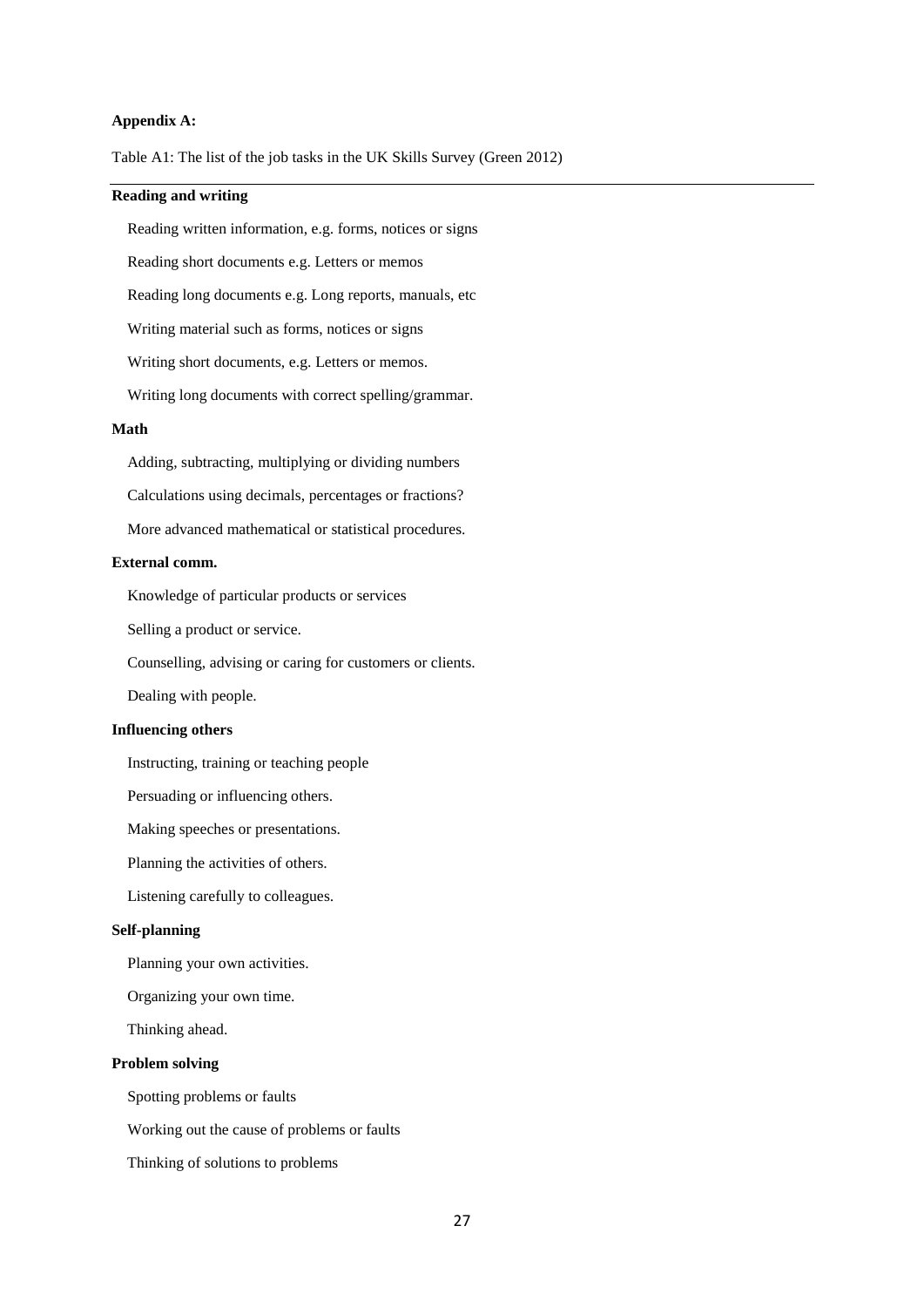Analysing complex problems in depth

#### **Physical tasks**

Physical strength e.g., carry, push or pull heavy objects

Work for long periods on physical activities

Skill or accuracy in using your hands or fingers

Use or operate tools, equipment or machinery

#### **Checking**

Noticing when there is a mistake

Checking things to ensure that there are no errors

Paying close attention to detail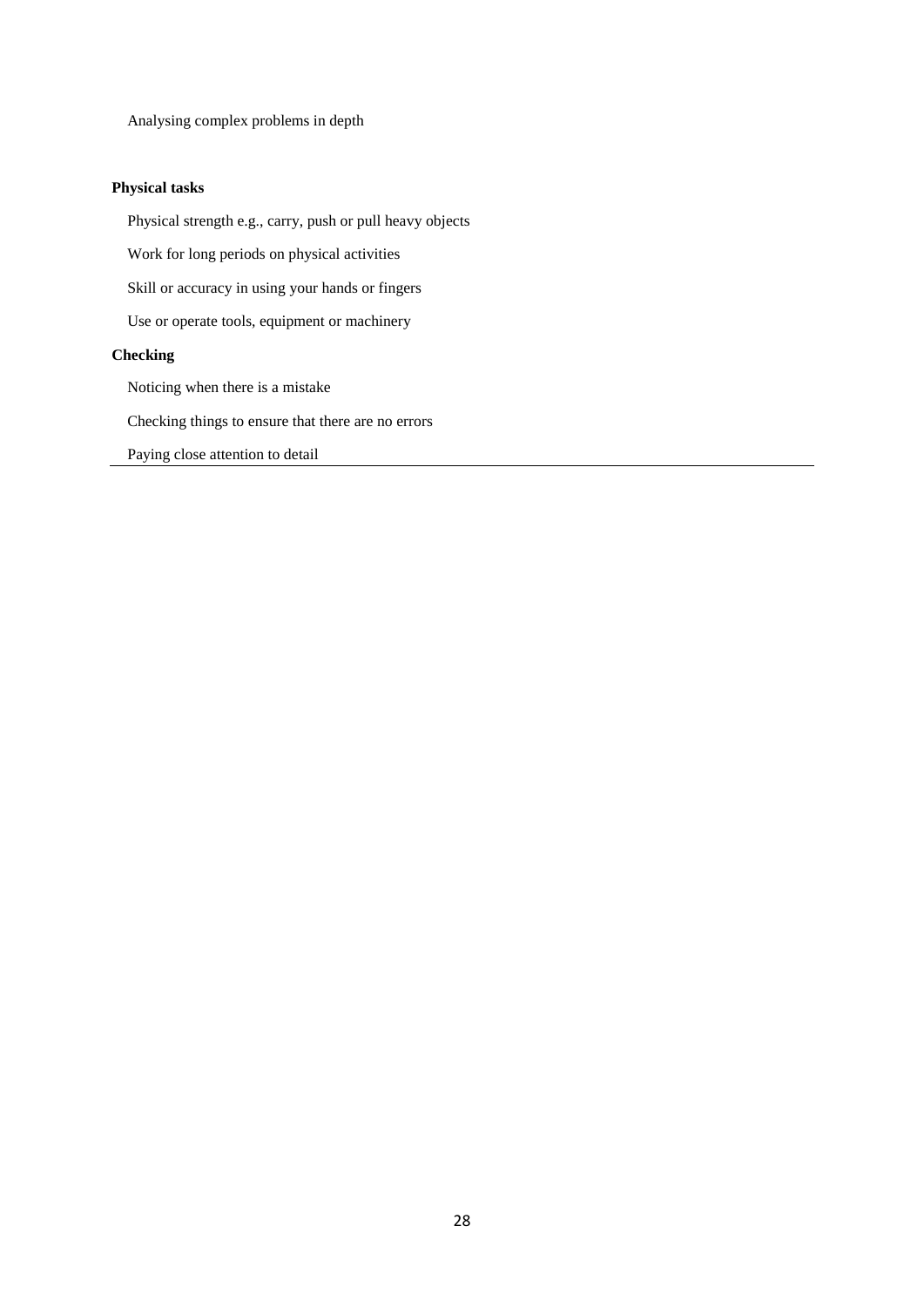#### **Level 1:**

Elementary trades, plant and storage related occupations.

Elementary administration and service occupations.

Textiles, printing and other skilled trades.

#### **Level 2:**

Administrative occupations.

Secretarial and related occupations.

Caring personal service occupations.

Leisure and other personal service occupations.

Sales occupations.

Customer service occupations.

Process, plant and machine operatives.

Transport and mobile machine drivers and operatives.

#### **Level 3:**

Managers and proprietors in agriculture and services.

Science and technology associate professionals.

Health and social welfare associate professionals.

Protective service occupations.

Culture, media and sports occupations.

Business and public service associate professionals.

Skilled agricultural trades.

Skilled metal and electrical trades.

Skilled construction and building trades.

#### **Level 4:**

Corporate managers.

Science and technology professionals.

Health professionals.

Teaching and research professionals.

Business and public service professionals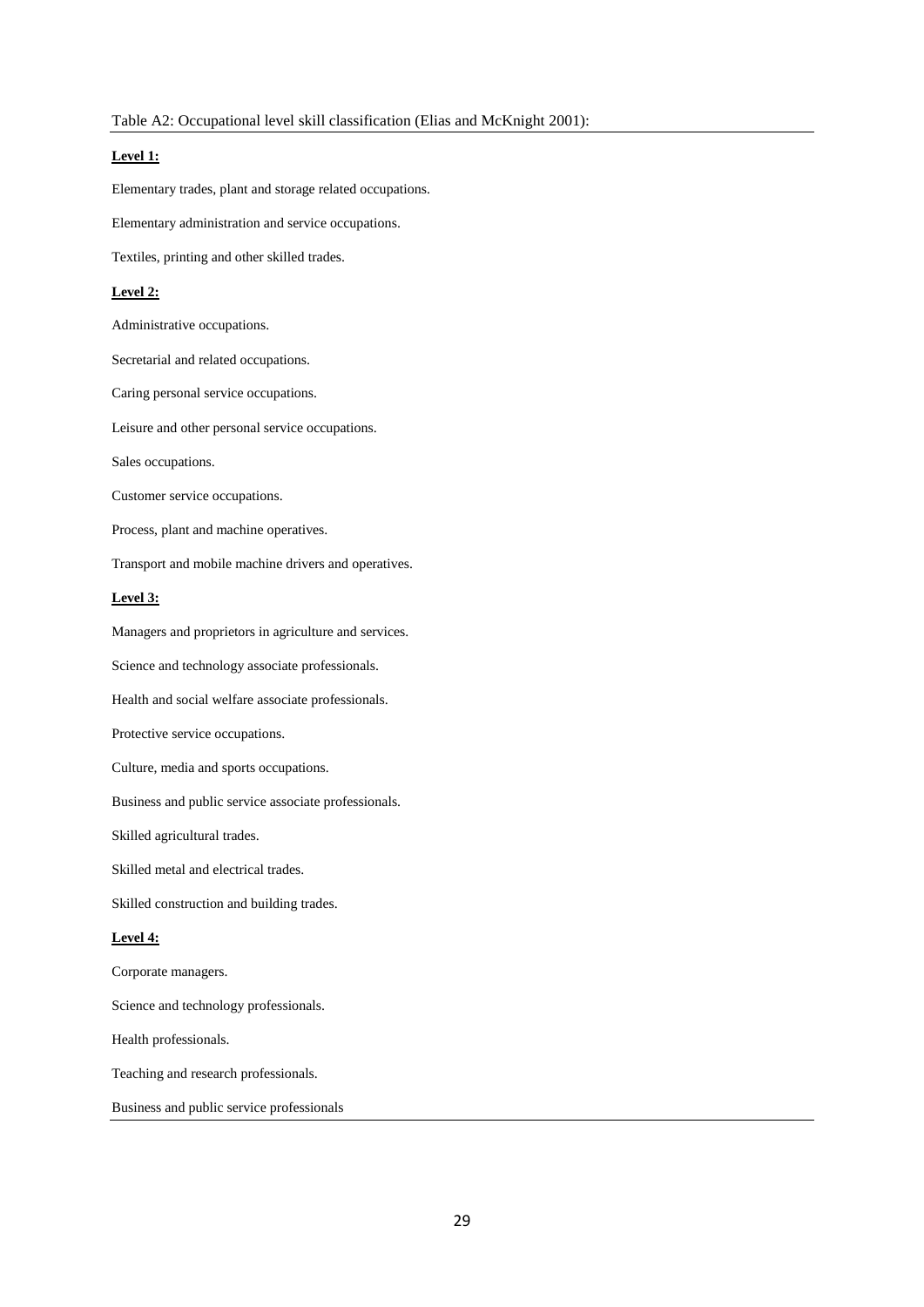|                        | (1)            | (2)        |
|------------------------|----------------|------------|
| <b>VARIABLES</b>       | Log wage       | Log wage   |
| 1.part-timer           | $-0.105**$     | $-0.100**$ |
|                        | (0.046)        | (0.039)    |
| $2006$ . year          | $0.407***$     | $0.357***$ |
|                        | (0.020)        | (0.016)    |
| 1.part-timer#2006.year | $0.083***$     | $0.074***$ |
|                        | (0.031)        | (0.023)    |
| Occupational dummies   | No             | <b>Yes</b> |
| Controls               | N <sub>0</sub> | Yes        |
| Constant               | $1.650***$     | $0.886***$ |
|                        | (0.024)        | (0.089)    |
| Lambda                 | $-0.111$       | $-0.008$   |
|                        | (0.026)        | (0.022)    |
| <b>Observations</b>    | 3,004          | 3,004      |

Table A3: Heckman selection procedure to estimate changes in the PTPP over the period 1997-2006

Number of dependent children and marital status are used as exclusion restrictions. Controls variables include worker's age, age squared, marital status, number of children, level of education, training participation, work experience, work experience squared, public or private sector, sector of industry and occupational dummies.Standard errors in parentheses \*\*\*  $p<0.01$ , \*\*  $p<0.05$ , \*  $p<0.1$ .